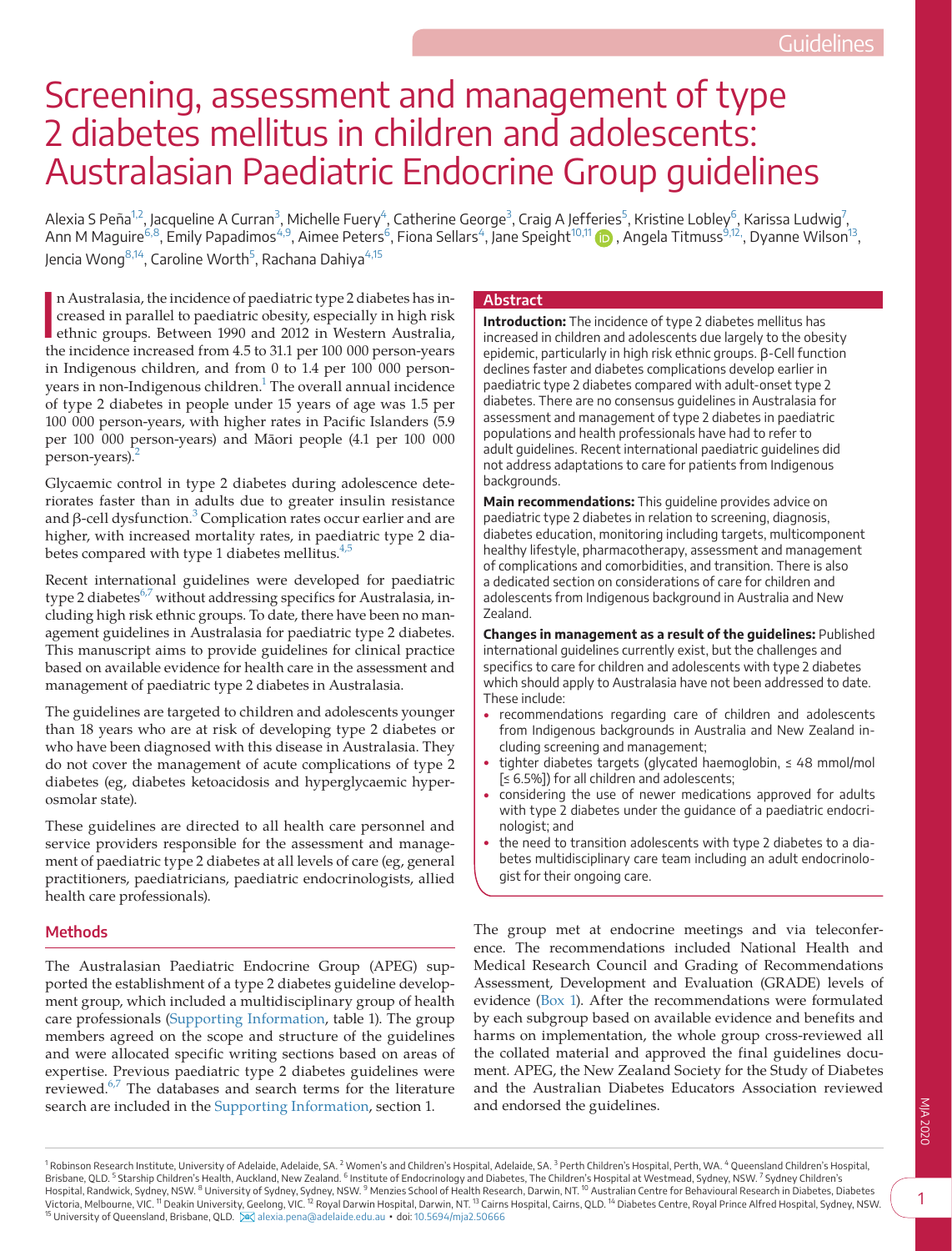# <span id="page-1-0"></span>**1 National Health and Medical Research Council (NHMRC) and Grading of Recommendations Assessment, Development and Evaluation (GRADE) levels of evidence**

| <b>GRADE definition</b><br>and NHMRC levels           | A                                                                                                        | B                                                                                                                                                               | C                                                                                                                                                                       | D                                                                                                                                                                   |
|-------------------------------------------------------|----------------------------------------------------------------------------------------------------------|-----------------------------------------------------------------------------------------------------------------------------------------------------------------|-------------------------------------------------------------------------------------------------------------------------------------------------------------------------|---------------------------------------------------------------------------------------------------------------------------------------------------------------------|
| of evidence                                           | Excellent                                                                                                | Good                                                                                                                                                            | Satisfactory                                                                                                                                                            | Poor                                                                                                                                                                |
| Definition                                            | Body of evidence can be<br>trusted to guide practice                                                     | Body of evidence can be<br>trusted to quide practice in<br>most situations                                                                                      | Body of evidence provides some<br>support for recommendations<br>but care should be taken in its<br>application                                                         | Body of evidence is weak and<br>recommendation should be<br>applied with caution                                                                                    |
| Evidence base                                         | Several level Lor II studies<br>with low risk of bias                                                    | One or more level II studies<br>with low risk of bias                                                                                                           | Level III studies with low risk<br>of bias, or level II studies with<br>moderate risk of bias                                                                           | Level IV studies or level I to III<br>with high risk of bias                                                                                                        |
| Consistency                                           | All studies consistent                                                                                   | Most studies consistent<br>and inconsistencies may be<br>explained                                                                                              | Some inconsistency reflecting<br>genuine uncertainty around<br>clinical question                                                                                        | Evidence is inconsistent                                                                                                                                            |
| Clinical impact                                       | Very large                                                                                               | Substantial                                                                                                                                                     | Moderate                                                                                                                                                                | Slight or restricted                                                                                                                                                |
| Generalisability                                      | Populations studied in body<br>of evidence are the same as<br>the target population for the<br>quideline | Populations studied in body<br>of evidence are similar to<br>the target population for<br>the quideline                                                         | Populations studied in body<br>of evidence differ to target<br>population for guideline but it is<br>clinically sensible to apply this<br>evidence to target population | Populations studied in body<br>of evidence differ from target<br>population and it is hard to<br>judge whether it is sensible to<br>generalise to target population |
| Applicability                                         | Directly applicable to<br>Australian health care<br>context                                              | Applicable to Australian<br>health care context with<br>few caveats                                                                                             | Probably applicable to Australian<br>health care context with some<br>caveats                                                                                           | Not applicable to Australia<br>health care context                                                                                                                  |
| <b>GRADE</b> quality<br>of evidence and<br>definition | High quality. Further<br>research is unlikely to<br>change our confidence in the<br>estimate of effect   | Moderate quality. Further<br>research is likely to have an<br>important impact on our<br>confidence in the estimate<br>of effect and may change<br>the estimate | Low quality. Further research is<br>very likely to have an important<br>impact on our confidence in the<br>estimate of effect and is likely to<br>change the estimate   | Very low quality. Any estimate<br>of effect is very uncertain                                                                                                       |

# **Recommendations**

[Box 2](#page-2-0) shows the summary of guidelines, including eight sections and grading of recommendations. It will be used for implementation of the guidelines and review adherence to the guidelines. It also highlights the need of high quality research into childhood type 2 diabetes.

# **Screening and diagnosis**

Type 2 diabetes is a state of persistent hyperglycaemia characterised predominantly by increased insulin resistance with subsequent relative insulin deficiency.<sup>6,8</sup> Paediatric type 2 diabetes is typically diagnosed in the second decade of life, coinciding with pubertal increase in insulin resistance. Screening for type 2 diabetes should be considered according to the presence of risk factors [\(Box 3,](#page-3-0) [Box 4](#page-4-0) and [Supporting Information](#page-13-0), table  $2$ ).<sup>6,7,9,10</sup> Clinical presentations and diagnostic investigations are included in Box  $\frac{1}{5}$  and Box  $6$ .<sup>7,11,12</sup> The features assisting in the exclusion of other common types of diabetes (type 1 diabetes and monogenic diabetes) are described in [Box 7](#page-5-1).6,12-14

# **Diabetes education**

## **Initial education**

At diagnosis, the child and family should receive individualised diabetes self-management education that is developmentally appropriate, culturally sensitive and promotes family-centred be-havioural change ([Supporting Information,](#page-13-0) table 3).<sup>[7](#page-12-5)</sup> If English is not the patient's first language, an interpreter should be present at the consultation, and written and pictorial material in their first language should be provided if available. Unfortunately,

educational materials for paediatric type 2 diabetes are limited [\(Supporting Information,](#page-13-0) section 2).

Assessment of preconceived beliefs, attitudes, learning styles and psychosocial factors will help to identify barriers to education and predictors of poor engagement. Success in maintaining lifestyle self-care changes and reaching therapeutic goals involves initial and regular diabetes self-management education, including collaborative goal setting for diet, activity, blood glucose monitoring, and medications.

Education should be facilitated by a specialised multidisciplinary team (eg, a credentialled diabetes educator, or a diabetes nurse specialist in New Zealand; a dietitian; a psychologist and/or social worker; and ideally a physiotherapist or exercise physiologist) considering the family sociocultural background. Social work input is indicated in families with financial stressors, food insecurity, housing instability, family dysfunction, low parental support, and possible abuse or neglect.

#### **Monitoring diabetes management and follow-up**

Specialised multidisciplinary paediatric follow-up should occur at least monthly or more often in the first 3 months to adjust medications to achieve target glucose levels and review lifestyle behaviour modifications and weight management [\(Box 8\)](#page-6-0). A target glycated haemoglobin (HbA<sub>1c</sub>) level of 48 mmol/mol or below  $(≤ 6.5%)$  is recommended due to the anticipated longer disease duration, the accelerated rate of developing complications and the higher mortality rate compared with type 1 diabetes and adult-onset type 2 diabetes.[5,15,16](#page-12-6) This target should be achieved without hypoglycaemia and/or undue treatment burden. In the TODAY study, hypoglycaemia rates, even for patients taking insulin, were lower in children with type 2 diabetes. $17$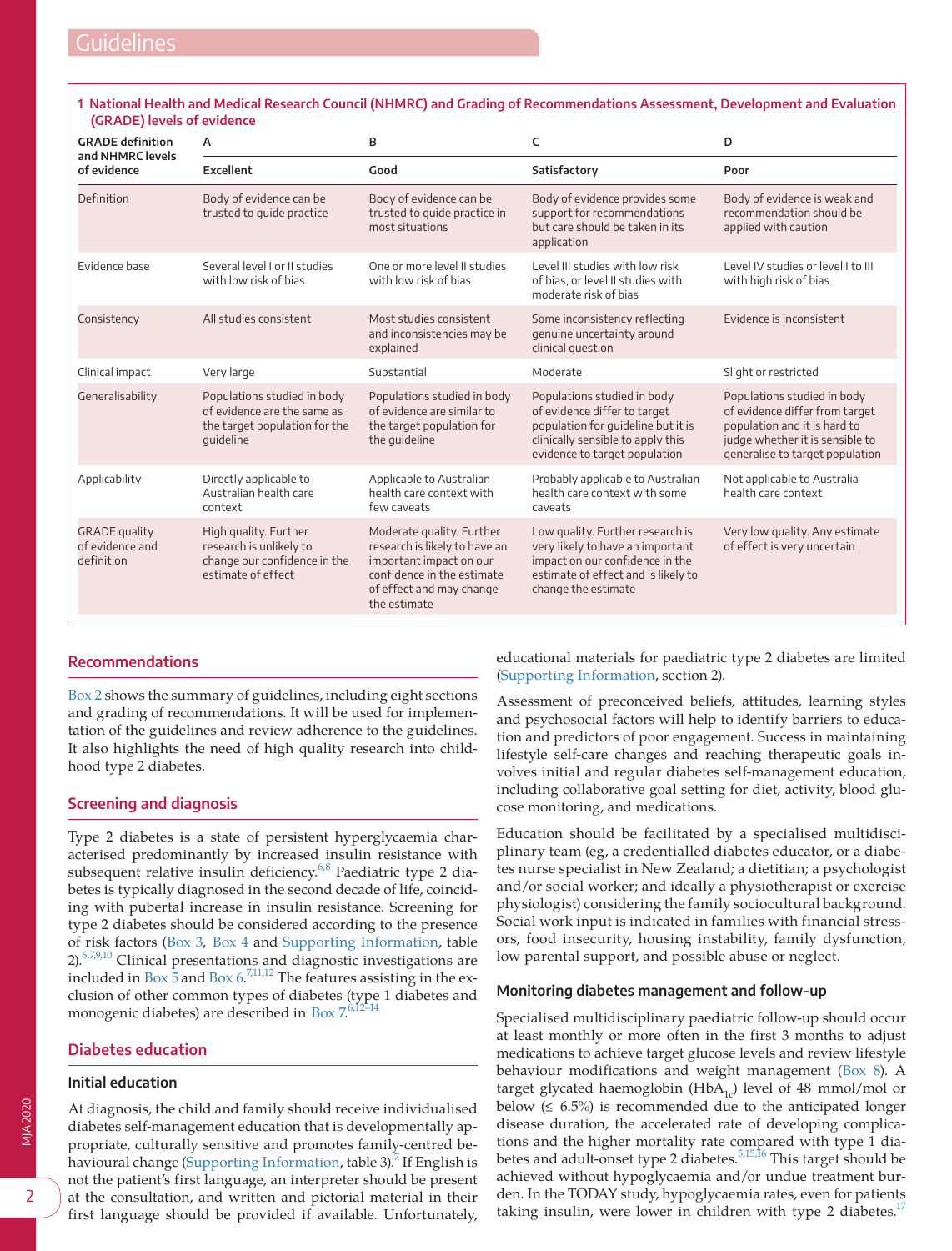| <b>Guidelines sections</b><br>and subsections                                                                            | Recommendations                                                                                                                                                                                                                                                                                                                                                                                                                                                                                                                                                                                                                                                                                                                                        | <b>GRADE</b><br>category |
|--------------------------------------------------------------------------------------------------------------------------|--------------------------------------------------------------------------------------------------------------------------------------------------------------------------------------------------------------------------------------------------------------------------------------------------------------------------------------------------------------------------------------------------------------------------------------------------------------------------------------------------------------------------------------------------------------------------------------------------------------------------------------------------------------------------------------------------------------------------------------------------------|--------------------------|
| Screening diagnosis                                                                                                      | Targeted screening for non-Indigenous populations should occur in children and adolescents (aged > 10 years or<br>at onset of puberty, whichever occurs earlier) who are overweight (BMI ≥ 85th percentile) or obese (BMI ≥ 95th<br>percentile) and have one or more additional risk factors:                                                                                                                                                                                                                                                                                                                                                                                                                                                          | B                        |
|                                                                                                                          | • maternal history of diabetes, including gestational diabetes during the child's gestation;<br>• first degree relative with type 2 diabetes;<br>• race or ethnicity (South Asian, South East Asian, Middle Eastern, North African and Latino) — for Indigenous<br>populations: Aboriginal, Torres Strait Islander, Māori and Pacific Islander (see section below on considerations<br>for children and adolescents of Indigenous backgrounds in Australasia);<br>• signs of insulin resistance (acanthosis nigricans);<br>• other conditions associated with obesity and metabolic syndrome (ie, hypertension, dyslipidaemia, fatty liver<br>disease, polycystic ovary syndrome, small for gestational age); and<br>• use of psychotropic medications |                          |
|                                                                                                                          | Diagnosis of type 2 diabetes can be made using fasting glucose, 2-hour glucose level from oral glucose tolerance<br>or HbA <sub>1c</sub> tests                                                                                                                                                                                                                                                                                                                                                                                                                                                                                                                                                                                                         | B                        |
|                                                                                                                          | Diabetes autoantibodies testing (glutamic acid decarboxylase and islet tyrosine phosphatase 2) should be<br>considered in all children and adolescents with clinical phenotype of type 2 diabetes due to higher prevalence of<br>type 1 diabetes mellitus in this age group                                                                                                                                                                                                                                                                                                                                                                                                                                                                            | B                        |
|                                                                                                                          | Genetic testing for monogenic diabetes should be considered if diabetes is present in two or more consecutive<br>generations and diabetes autoantibodies are negative                                                                                                                                                                                                                                                                                                                                                                                                                                                                                                                                                                                  | B                        |
| Diabetes education                                                                                                       | All children and adolescents with type 2 diabetes need comprehensive and specific diabetes self-management<br>education that is family-centred, individualised, and developmentally and culturally appropriate                                                                                                                                                                                                                                                                                                                                                                                                                                                                                                                                         | B                        |
|                                                                                                                          | Education should be delivered by a specialised multidisciplinary team with expertise in managing paediatric type<br>2 diabetes                                                                                                                                                                                                                                                                                                                                                                                                                                                                                                                                                                                                                         | C                        |
| Monitoring glycaemia                                                                                                     | Self-monitoring of blood glucose needs to be individualised according to treatment type and need to improve<br>glycaemia                                                                                                                                                                                                                                                                                                                                                                                                                                                                                                                                                                                                                               | D                        |
|                                                                                                                          | Aim for blood glucose levels 4–6 mmol/L (fasting) and 4–8 mmol/L (2 hours postprandial)                                                                                                                                                                                                                                                                                                                                                                                                                                                                                                                                                                                                                                                                | D                        |
|                                                                                                                          | Target HbA <sub>1c</sub> levels should be $\leq 48$ mmol/mol ( $\leq 6.5$ %) given the significant morbidity and mortality, but without<br>causing hypoglycaemia and/or undue treatment burden                                                                                                                                                                                                                                                                                                                                                                                                                                                                                                                                                         | C                        |
|                                                                                                                          | $HbA1c$ should be assessed every 3 months                                                                                                                                                                                                                                                                                                                                                                                                                                                                                                                                                                                                                                                                                                              | D                        |
| Healthy lifestyle                                                                                                        | Weight management and multicomponent approach to lifestyle modification is required at diagnosis and<br>ongoing                                                                                                                                                                                                                                                                                                                                                                                                                                                                                                                                                                                                                                        | C                        |
| Weight management                                                                                                        | Optimise weight management                                                                                                                                                                                                                                                                                                                                                                                                                                                                                                                                                                                                                                                                                                                             | Β                        |
| Diet                                                                                                                     | Aim for healthy eating: eliminate sugar-sweetened beverages, reduce calorie-dense and nutrient-poor foods,<br>provide education regarding carbohydrates (role, sources, portion control and, if appropriate, counting of<br>carbohydrates) and ensure adequate intake of nutrient-dense and low glycaemic index foods                                                                                                                                                                                                                                                                                                                                                                                                                                  | Β                        |
|                                                                                                                          | Reduce total energy intake to achieve ≥ 7% decrease in excess weight                                                                                                                                                                                                                                                                                                                                                                                                                                                                                                                                                                                                                                                                                   | Β                        |
| Physical activity                                                                                                        | Aim for at least 60 min/day of moderate to vigorous physical activity to improve body composition, glucose<br>management and insulin sensitivity                                                                                                                                                                                                                                                                                                                                                                                                                                                                                                                                                                                                       | Β                        |
|                                                                                                                          | Exercise programs should include resistance activities to increase muscle mass, contributing to improved blood<br>glucose management                                                                                                                                                                                                                                                                                                                                                                                                                                                                                                                                                                                                                   | Β                        |
| Sedentary behaviour                                                                                                      | Recreational screen time should be limited to $\leq 2$ hours a day                                                                                                                                                                                                                                                                                                                                                                                                                                                                                                                                                                                                                                                                                     | C                        |
| Sleep                                                                                                                    | Encourage quality sleep of 8–11 hours duration according to age, with consistent bed and wake-up times and<br>reduction of electronic media use in the evening                                                                                                                                                                                                                                                                                                                                                                                                                                                                                                                                                                                         | C                        |
| Considerations for<br>children and adolescents                                                                           | Consider point-of-care HbA <sub>1c</sub> screening in all Aboriginal and Torres Strait Islander children from 10 years of age<br>(or at onset of puberty, whichever occurs earlier) who have one or more risk factors:                                                                                                                                                                                                                                                                                                                                                                                                                                                                                                                                 | C                        |
| of Indigenous<br>backgrounds in<br>Australasia (Aboriginal,<br>Torres Strait Islander,<br>Māori and Pacific<br>Islander) | • overweight or obesity (BMI $\geq$ 85th or $\geq$ 95th percentile respectively, and/or waist circumference to height<br>ratio $> 0.5$ );<br>· maternal history of diabetes or gestational diabetes during the child's gestation;<br>• first degree relative with type 2 diabetes;<br>• signs of insulin resistance (acanthosis nigricans);<br>• other conditions associated with obesity and metabolic syndrome (ie, hypertension, dyslipidaemia, fatty liver<br>disease, polycystic ovary syndrome, small for gestational age); and<br>• use of psychotropic medications                                                                                                                                                                             |                          |
|                                                                                                                          | Consider provision of health services using non-traditional locations or structures, with opportunities for young<br>people and families to meet each other and improving engagement with health care professionals*                                                                                                                                                                                                                                                                                                                                                                                                                                                                                                                                   | C                        |
|                                                                                                                          | Identify the priorities of the adolescent, avoid blame and stigmatising language, and individualise health<br>messages, empowering adolescents to manage their risk*                                                                                                                                                                                                                                                                                                                                                                                                                                                                                                                                                                                   | C                        |

# <span id="page-2-0"></span>**2 Australasian consensus guidelines for screening, assessment and management of children and adolescents with type 2 diabetes mellitus**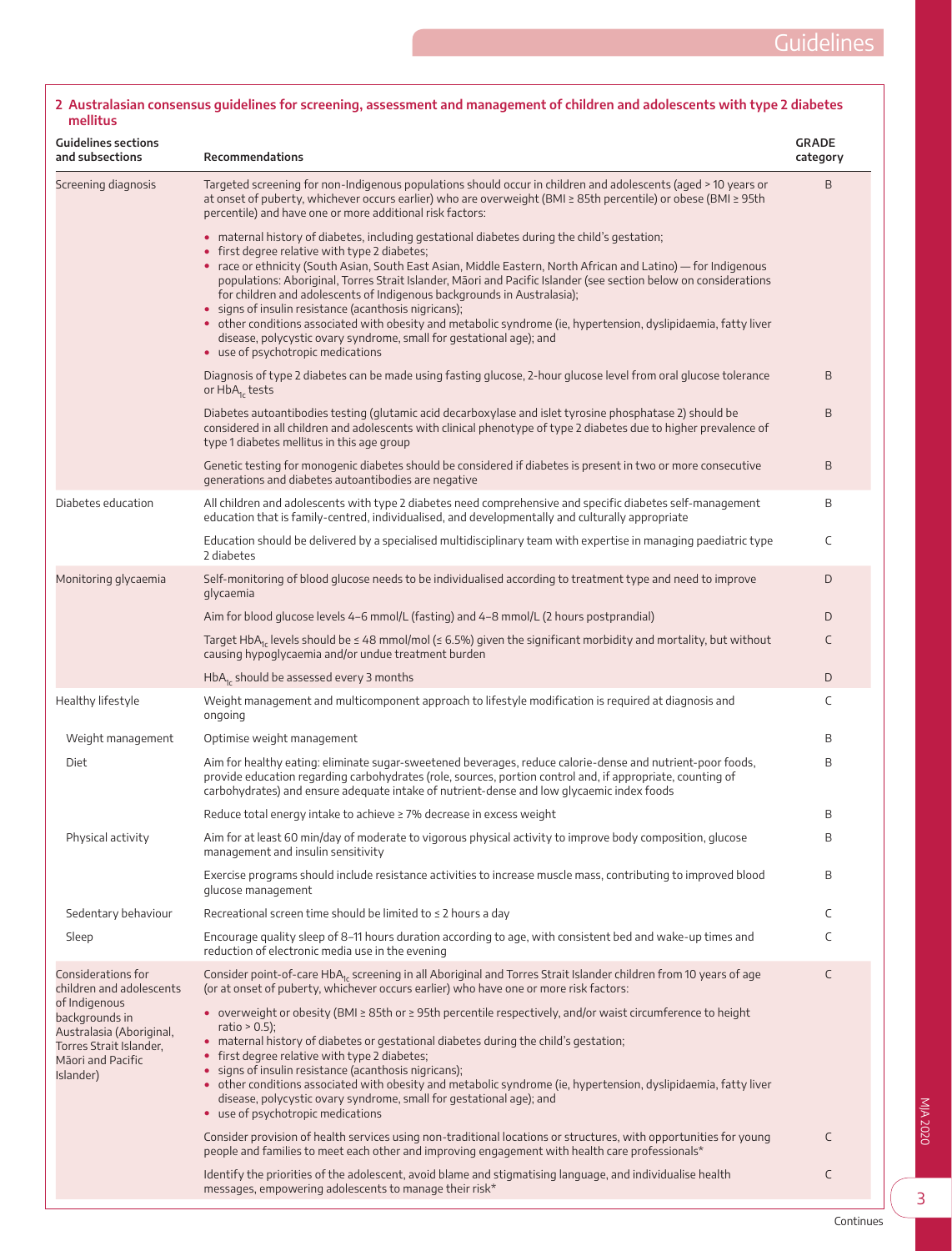|  | ontinued |  |
|--|----------|--|
|  |          |  |

| <b>Guidelines sections</b><br>and subsections | <b>Recommendations</b>                                                                                                                                                                                                                                                                                                                          | <b>GRADE</b><br>category |
|-----------------------------------------------|-------------------------------------------------------------------------------------------------------------------------------------------------------------------------------------------------------------------------------------------------------------------------------------------------------------------------------------------------|--------------------------|
| Pharmacotherapy                               | Metformin up to 2 g per day should be used as the first line medication in patients presenting with mild<br>symptoms or in those who are diagnosed after screening                                                                                                                                                                              | A                        |
|                                               | Insulin should be the first line treatment for patients who present with diabetes ketoacidosis, hyperglycaemic<br>hyperosmolar state or ketosis, and should be added to metformin where glycaemic targets have not been<br>achieved or maintained with metformin monotherapy                                                                    | B                        |
|                                               | If glycaemic targets are not achieved with metformin (with or without insulin), other glucose-lowering<br>medications approved for adults should be considered. Such medications should only be prescribed under<br>the quidance of a paediatric endocrinologist, given limited evidence for safety and efficacy in children and<br>adolescents | D                        |
| Complications and<br>comorbidities            | Screen for all complications and comorbidities soon after diagnosis of type 2 diabetes to establish prompt<br>management and ongoing assessment and management <sup>†</sup>                                                                                                                                                                     | A                        |
| Retinopathy                                   | Assess retina using dilated pupil exam or retinal photography by an optometrist or ophthalmologist at diagnosis<br>and yearly unless abnormal                                                                                                                                                                                                   | A                        |
| Nephropathy                                   | Assess early morning urine albumin to creatinine ratio at diagnosis and yearly unless abnormal                                                                                                                                                                                                                                                  | A                        |
| Neuropathy                                    | Foot examination at diagnosis and yearly unless abnormal <sup>T</sup>                                                                                                                                                                                                                                                                           | C                        |
| Overweight/obesity                            | Optimise weight management as well as glycaemia to reduce risk of comorbidities and complications <sup>†</sup>                                                                                                                                                                                                                                  | B                        |
|                                               | Consider bariatric surgery for selected post-pubertal adolescents with type 2 diabetes with severe obesity,<br>taking into account special considerations in relation to consent, procedure, family support and availability of<br>adequate services <sup>t</sup>                                                                               | C                        |
| Psychosocial                                  | Quick screening tools for psychosocial comorbidities and diabetes distress should be used regularly after<br>diagnosis <sup>T</sup>                                                                                                                                                                                                             | B                        |
|                                               | Consider screening for disordered eating behaviour <sup><math>T</math></sup>                                                                                                                                                                                                                                                                    | D                        |
| Reproductive health                           | For adolescent girls, a review of menstrual cycle regularity, symptoms and signs of hyperandrogenism, and need<br>of contraception should be done at every visit, especially if the HbA <sub>1c</sub> level is above target or the patient is using<br>teratogenic medications <sup><math>†</math></sup>                                        | B                        |
| Liver disease                                 | Assess liver function test (aspartate aminotransferase and alanine aminotransferase) at diagnosis and yearly<br>unless abnormal <sup>+</sup>                                                                                                                                                                                                    | B                        |
| Obstructive sleep<br>apnoea                   | Evaluate symptoms of obstructive sleep apnoea in children and adolescents with obesity <sup><math>\bar{t}</math></sup>                                                                                                                                                                                                                          | C                        |
| Hypertension                                  | Assess blood pressure using appropriate cuff at every visit <sup>†</sup>                                                                                                                                                                                                                                                                        | A                        |
| Lipids                                        | Assess lipid profile when glycaemic targets have been achieved after diagnosis and yearly unless abnormal <sup>†</sup>                                                                                                                                                                                                                          | B                        |
| Transition                                    | Transition to adult endocrinologist within a multidisciplinary team due to the severity of disease progression and<br>higher risk of diabetes complications                                                                                                                                                                                     | C                        |

cents. † Refer to Box 13. ◆

<span id="page-3-0"></span>

| 3 Recommendations for type 2 diabetes screening in non-Indigenous children and adolescents |                                                                                                                                                                                                                                                                                                                                                                                                                                                                                                                                                                                                                                                                                                                                                                                                                |  |  |  |
|--------------------------------------------------------------------------------------------|----------------------------------------------------------------------------------------------------------------------------------------------------------------------------------------------------------------------------------------------------------------------------------------------------------------------------------------------------------------------------------------------------------------------------------------------------------------------------------------------------------------------------------------------------------------------------------------------------------------------------------------------------------------------------------------------------------------------------------------------------------------------------------------------------------------|--|--|--|
| Recommendations                                                                            |                                                                                                                                                                                                                                                                                                                                                                                                                                                                                                                                                                                                                                                                                                                                                                                                                |  |  |  |
| Population (non-Indigenous children and adolescents)                                       | Consider targeted screening in children and adolescents aged > 10 years (or at onset of puberty,<br>whichever occurs earlier) in those who are overweight (BMI ≥ 85 and < 95%) or obese (BMI ≥ 95%)<br>and who have one or more additional risk factors:<br>• maternal history of diabetes or gestational diabetes mellitus during the child's gestation;<br>• family history of type 2 diabetes in first degree relative;<br>• race and ethnicity (South Asian, South East Asian, Middle Eastern, North African and Latino);<br>• signs of insulin resistance (acanthosis nigricans);<br>• conditions associated with obesity and metabolic syndrome (hypertension, dyslipidaemia, fatty<br>liver disease, polycystic ovary syndrome, or small for gestational age); and<br>• use of psychotropic medications |  |  |  |
| Screening method                                                                           | $HbA_{1c}$ or OGTT                                                                                                                                                                                                                                                                                                                                                                                                                                                                                                                                                                                                                                                                                                                                                                                             |  |  |  |
| Screening freguency                                                                        | Every 2-3 years or earlier if excessive weight gain                                                                                                                                                                                                                                                                                                                                                                                                                                                                                                                                                                                                                                                                                                                                                            |  |  |  |

BMI = body mass index; HbA<sub>1c</sub> = glycated haemoglobin; OGTT= oral glucose tolerance test.  $\blacklozenge$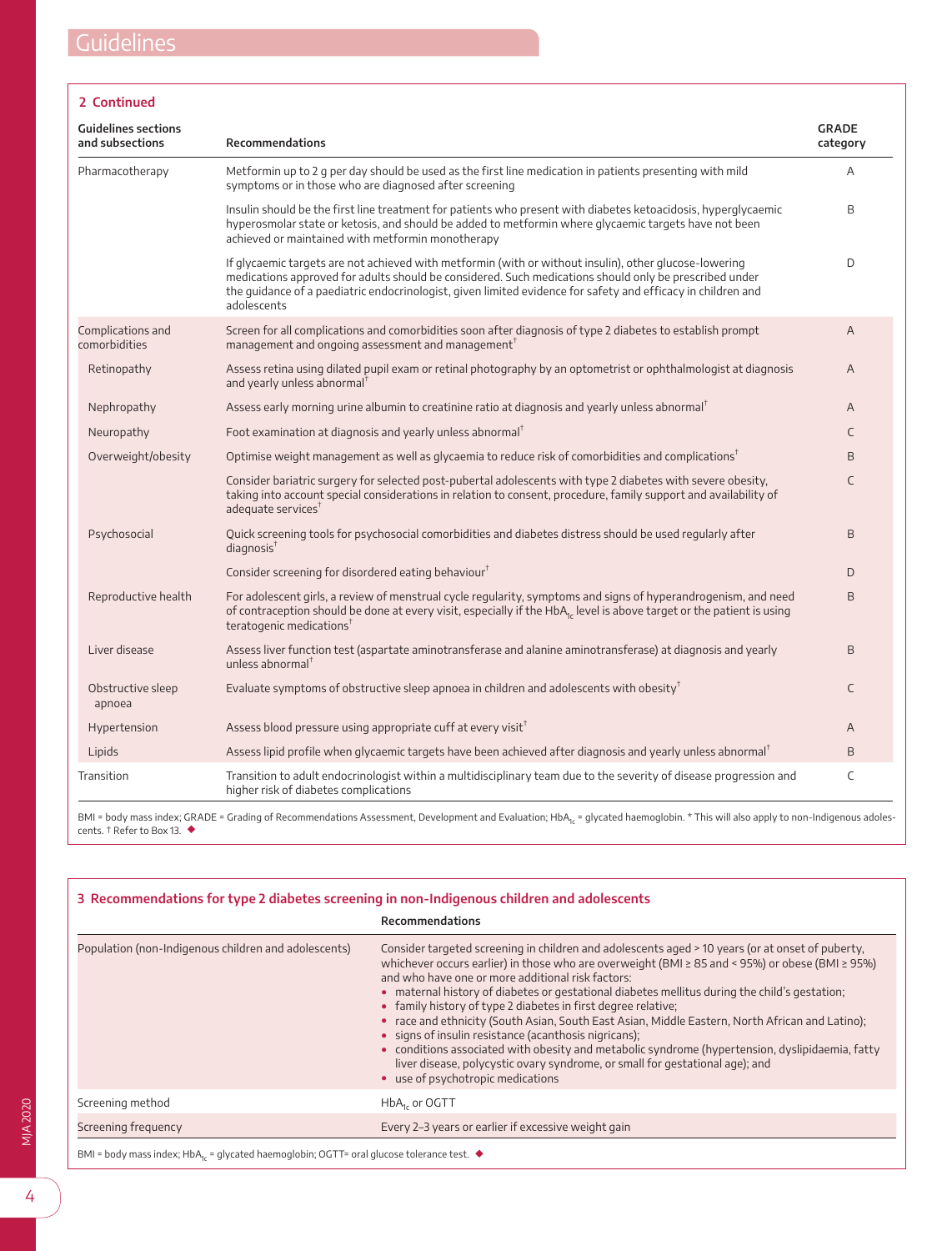<span id="page-4-0"></span>

HbA<sub>1c</sub> = glycated haemoglobin; OGTT = oral glucose tolerance test; PCOS = polycystic ovary syndrome. \* If the initial HbA<sub>1c</sub> ≥ 48 mmol/mol (≥ 6.5%) measurement was done via point-of-care, need to confirm with formal laboratory measure. ◆

# <span id="page-4-1"></span>**5 Clinical presentations of paediatric type 2 diabetes[11](#page-12-12)**

| <b>Clinical presentation</b>         | Percentage<br>of patients | Symptoms, signs and<br>investigations                                                                                                                                                                             |
|--------------------------------------|---------------------------|-------------------------------------------------------------------------------------------------------------------------------------------------------------------------------------------------------------------|
| Asymptomatic                         | 33%                       | • Boils, thrush<br>• Positive screening or random<br>testing                                                                                                                                                      |
| Symptomatic                          | 67%                       | • Polyuria<br>• Polydipsia<br>• Weight loss<br>Fatigue<br>$\bullet$<br>• Absent to mild ketosis                                                                                                                   |
| Diabetic ketoacidosis                | 11%                       | • Kussmaul breathing,<br>vomiting, abdominal pain,<br>drowsiness<br>• Plasma glucose > 11 mmol/L<br>• Venous $pH < 7.3$<br>· Serum bicarbonate<br>> 15 mmol/L<br>• Ketosis                                        |
| Hyperglycaemic<br>hyperosmolar state | 2%                        | • Altered consciousness,<br>Seizures<br>• Plasma glucose > 33.3 mmol/L<br>• Venous $pH > 7.25$<br>• Serum bicarbonate<br>> 15 mmol/L<br>• Absent to mild ketosis<br>• Effective serum osmolality<br>> 320 mOsm/kg |

The frequency of monitoring needs to be individualised [\(Box 8\)](#page-6-0). Continuous glucose monitoring sensors have not been evaluated in paediatric type 2 diabetes but showed benefits in adults. They should be offered, if available, for children receiving insulin therapy.

Low attendance for follow-up reviews occurs in children and adolescents with type  $2$  diabetes.<sup>18</sup> Providing ongoing follow-up by telehealth services may be a feasible option for families in regional and remote settings to facilitate the establishment and maintenance of ongoing therapeutic relationships with health professionals.<sup>19</sup> Schools should also be involved in the management of diabetes to facilitate ongoing support.

# **Healthy lifestyle: diet, physical activity and sleep**

A multicomponent approach to healthy lifestyle modification for weight management is a priority after a type 2 diabetes diagnosis. This approach includes dietary change to improve nutrition; daily physical activity that is enjoyable, accessible and of an intensity that enhances cardiometabolic health; reduction of sedentary time; improvement of sleep patterns; positive role-modelling and promotion of family-based problem-solving skills.<sup>[20](#page-12-10)</sup> Long term behaviour change requires both family and community-centred approaches to address physical inactivity, cardiovascular risks and excessive weight gain.<sup>2</sup>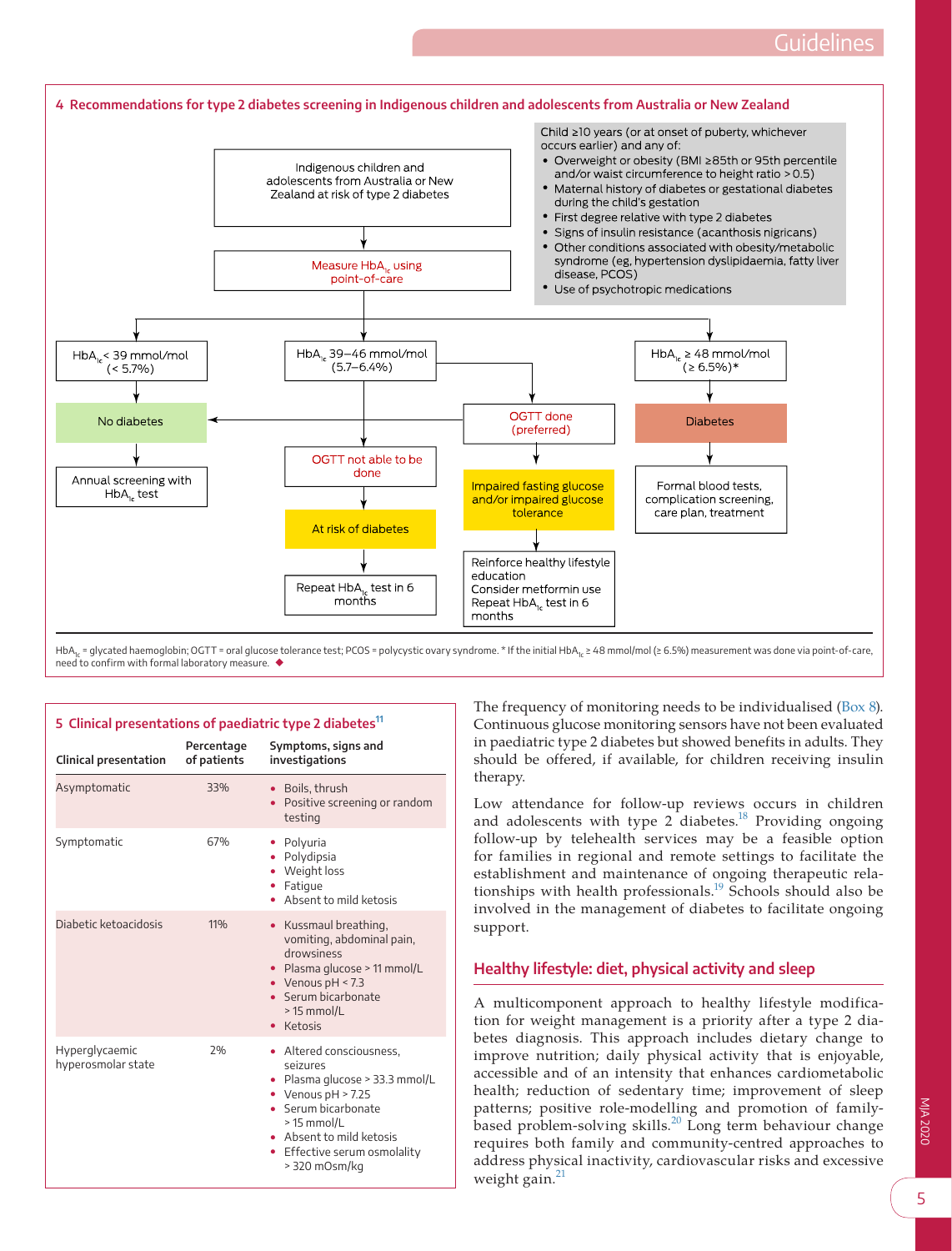<span id="page-5-0"></span>

|                                         | 6 Criteria for diagnosis of type 2 diabetes<br>Criteria                                                                                                                                                                                                                                                                                                                                                                                                                                                    |
|-----------------------------------------|------------------------------------------------------------------------------------------------------------------------------------------------------------------------------------------------------------------------------------------------------------------------------------------------------------------------------------------------------------------------------------------------------------------------------------------------------------------------------------------------------------|
| Diagnosis<br>(glucose<br>measurements)  | Classic symptoms of diabetes or hyperglycaemic<br>crisis and random plasma glucose $\geq$ 11.1 mmol/L,* or<br>Fasting <sup>†</sup> plasma glucose $\geq$ 7.0 mmol/L, or<br>2-hour plasma glucose $\geq$ 11.1 mmol during an OGTT, <sup><math>+</math></sup><br>or<br>• HbA <sub>1c</sub> $\geq$ 48 mmol/mol ( $\geq$ 6.5%) <sup>§</sup>                                                                                                                                                                    |
| Other<br>investigations<br>at diagnosis | Consider diabetes autoantibody testing in all<br>paediatric patients with the clinical phenotype of<br>type 2 diabetes due to higher prevalence of type 1<br>diabetes – GAD and IA2 are the most commonly<br>available. Insulin antibodies and zinc transporter 8<br>antibodies can also be measured if negative GAD<br>and IA2, and type 1 diabetes is suspected<br>• Insulin and C-peptide measurements are not<br>recommended as glucotoxicity and lipotoxicity can<br>acutely affect insulin secretion |

GAD = glutamic acid decarboxylase;  $HbA_{1c}$  = glycated haemoglobin; IA2 = islet tyrosine phosphatase 2; OGTT = oral glucose tolerance test. \* Asymptomatic individuals without ketosis should have repeat testing the following day. Hyperglycaemia can occur transiently during physiological stress (acute infection, trauma, surgery, respiratory distress, circulatory compromise) and should not be considered diagnostic of diabetes in these circumstances. † No caloric intake for at least 8 hours. ‡ An OGTT may be required if diabetes cannot be diagnosed on fasting, random or postprandial criteria. OGTT has poor reproducibility in adolescents and should be repeated if the child does not have hyperglycaemic symptoms. OGTT should include a glucose load containing equivalent 1.75 g/kg anhydrous glucose dissolved in water to maximum 75 g and a high carbohydrate intake 3 days before the OGTT. § Point-of-care measurement of  $HbA<sub>1c</sub>$  may vary between ethnic populations and should be interpreted with caution, particularly in the setting of haemoglobinopathies and anaemia. HbA<sub>1c</sub> should be performed in a laboratory using a method that is certified by the National Glycohaemoglobin Standardization Program and standardised to Diabetes Control and Complications Trial (DCCT) assay. ◆

# **Diet**

The general principles for dietary and weight management include:

- maintaining a nutritionally adequate diet for growth and development;
- preventing further weight gain for adolescents who are overweight, or encouraging weight loss for adolescents with obesity, with a sustained weight loss greater than 7% of excess body weight, while maintaining normal linear growth,<sup>[7,21](#page-12-5)</sup>
- providing dietetic support to help achieve optimal glycaemic control and manage comorbidities; and
- establishing regular follow-ups to monitor growth, achievement of dietary goals, and weight and glycaemic management.

Strategies to promote positive dietary change are included in [Box 9.](#page-6-1)<sup>6,7,20-23</sup> More evidence is needed regarding the long term outcomes of certain diets, and their use must be closely super-vised by a qualified dietitian ([Box 10](#page-7-0)).<sup>[20,24,25](#page-12-10)</sup>

# **Physical activity and sedentary behaviour**

Australian and New Zealand guidelines specify at least 60 minutes per day of moderate to vigorous physical activity including muscle-strengthening exercises 3 days per week, depending on other pre-existing conditions[.26,27](#page-12-13) Education about the positive impact of physical activity on diabetes management and supporting sustained engagement in a physical activity program are required.

Strength training such as skipping or climbing improves muscle mass, body composition, insulin sensitivity and glycaemic management. Body weight resisted exercise and light resistance bands or light free weights are safe for children who have not achieved skeletal maturity. Skeletally mature adolescents may use external resistance, such as gymnasium equipment, which may also increase motivation.

There are few high intensity interval training studies in adolescents, but studies in adolescents without type 2 diabetes and in adults with type 2 diabetes show a feasible and time-efficient approach for improving fitness, body composition, glucose management and cardiovascular health.<sup>2</sup>

Reduction of sedentary behaviour (maximal recreational screen time < 2 h/day) must also be addressed.<sup>[27](#page-12-15)</sup>

## **Sleep behaviour**

Inadequate sleep duration and poor sleep quality is common among adolescents, who have to sleep 9 hours on average to meet physiological needs. Sleep deprivation (ie, < 8 h sleep per night) and obstructive sleep apnoea in adolescence is associated with obesity and metabolic syndrome. Strategies

<span id="page-5-1"></span>

|                | <b>Type 1 diabetes</b>                                                                                                                                                                                                                                                                                                                                    | <b>Monogenic diabetes</b>                                                                                                                                                                                                                                                                                                                                                           |
|----------------|-----------------------------------------------------------------------------------------------------------------------------------------------------------------------------------------------------------------------------------------------------------------------------------------------------------------------------------------------------------|-------------------------------------------------------------------------------------------------------------------------------------------------------------------------------------------------------------------------------------------------------------------------------------------------------------------------------------------------------------------------------------|
| Key points     | Most common cause of diabetes in white children from<br>Australia or New Zealand                                                                                                                                                                                                                                                                          | Up to 8% of children with type 2 diabetes phenotype have monogenic<br>diabetes <sup>13</sup>                                                                                                                                                                                                                                                                                        |
|                | Features include:<br>• population frequency of obesity;<br>• absence of acanthosis nigricans with or without other<br>characteristics of metabolic syndrome;<br>• ketosis or DKA at diagnosis in $\geq$ 25% of cases;<br>• positive type 1 diabetes autoantibodies (> $90\%$ ); <sup>†</sup><br>• family history of type 1 diabetes in up to $4\%^{1,12}$ | Features include:<br>• population frequency of obesity;<br>• absence of acanthosis nigricans with or without other<br>characteristics of metabolic syndrome;<br>• ketosis in neonatal diabetes, rare in other forms;<br>• negative diabetes autoantibodies;<br>• family history of diabetes in 90% of individuals<br>• mild fasting hyperglycaemia occurs in some forms (eq. MODY2) |
| Investigations | Autoantibodies:<br>• GAD and IA2 are the most commonly available<br>• Insulin antibodies and zinc transporter 8 antibodies can<br>also be measured                                                                                                                                                                                                        | • Genetic testing: all children with diabetes diagnosed under 6<br>months of age or diagnosed at 6-12 months of age with negative<br>autoantibodies<br>• Paired C-peptide and glucose 2–5 years after diagnosis may be<br>useful to distinguish MODY from type 1 diabetes and type 2<br>diabetes                                                                                    |

DKA = diabetes ketoacidosis; GAD = glutamic acid decarboxylase; IA2 = islet tyrosine phosphatase 2; MODY = maturity onset diabetes of the young. \* Other uncommon differential causes of type 2 diabetes include diseases of the exocrine pancreas (cystic fibro[sis, h](#page-12-18)aemochromatosis, pancreatitis), endocrinopat[hi](#page-12-18)es and drug-induced diabetes among others. † 10–20% of children<br>with phenotypic type 2 diabetes ma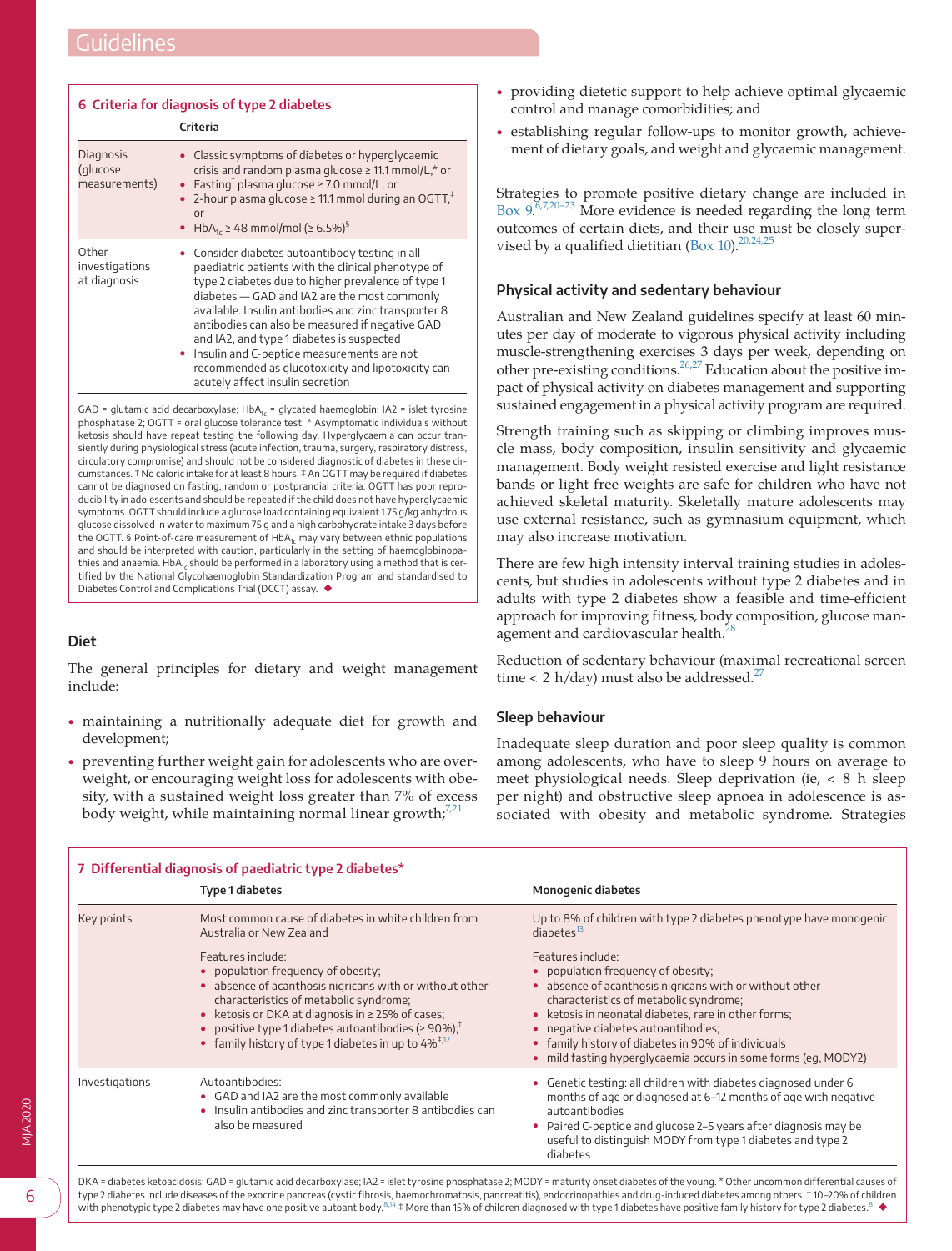<span id="page-6-0"></span>

| 8 Monitoring diabetes management and targets in children and adolescents with type 2 diabetes |                                                                                                         |                                                                                                                                                                                                                                                                                                                                                                                                                                                                                                                                                                                                                                                                                                         |  |  |
|-----------------------------------------------------------------------------------------------|---------------------------------------------------------------------------------------------------------|---------------------------------------------------------------------------------------------------------------------------------------------------------------------------------------------------------------------------------------------------------------------------------------------------------------------------------------------------------------------------------------------------------------------------------------------------------------------------------------------------------------------------------------------------------------------------------------------------------------------------------------------------------------------------------------------------------|--|--|
|                                                                                               | Targets*                                                                                                | Frequency                                                                                                                                                                                                                                                                                                                                                                                                                                                                                                                                                                                                                                                                                               |  |  |
| $HbA_{1c}$                                                                                    | ≤ 48 mmol/mol (≤ 6.5%)                                                                                  | Every 3 months                                                                                                                                                                                                                                                                                                                                                                                                                                                                                                                                                                                                                                                                                          |  |  |
| Self-monitoring blood glucose                                                                 | • Fasting blood glucose levels: 4-6 mmol/L<br>• 2-Hour postprandial blood glucose levels:<br>4-8 mmol/L | According to treatment regimen and/or intercurrent illness:<br>• if receiving lifestyle management and/or metformin: fasting, before<br>and 2 hours after a main meal three times a week, unless HbA, is<br>unreliable or target HbA, is not achieved;<br>• if taking basal insulin or oral agent with hypoglycaemia risks:<br>fasting and bedtime;<br>• if receiving multiple daily injections, initiating or changing<br>treatment, or treatment goals not met: at least three times a day<br>(fasting, before and 2 hours after a main meal)<br>• if unwell: four times a day (fasting, before and 2 hours after one<br>main meal and overnight)<br>• if showing symptoms of hyper- or hypoglycaemia |  |  |
| Ketones testing                                                                               | Negative in urine or capillary blood<br>(B-hydroxybutyrate)                                             | If unwell, if showing symptoms or signs of ketosis or DKA, or if there is<br>a history of DKA at diagnosis                                                                                                                                                                                                                                                                                                                                                                                                                                                                                                                                                                                              |  |  |

DKA = diabetes ketoacidosis; HbA<sub>1c</sub> = glycated haemoglobin. \* Target blood glucose levels are determined on the basis of achieving a target HbA<sub>1c</sub> level ≤ 48 mmol/mol (6.5%). ◆

#### <span id="page-6-1"></span>**9 Strategies to promote positive dietary change**

- Decrease total energy intake and lower carbohydrate intake. Ensure there is adequate knowledge of the role of carbohydrates and their sources — this includes skills regarding label reading, portion control and, if appropriate, counting of carbohydrates
- Eliminate consumption of sugar-sweetened beverages (eg, soft drinks, juices, fruit drinks)
- Reduce intake of energy-dense, nutrient-poor foods and snacks (address frequency of intake and portion sizes)
- Ensure adequate fruit (two serves per day) and vegetable (five serves per day) intake
- Reduce saturated fat to less than 7% and total dietary fat to 25–35% of total energy intake
- Ensure appropriate intake of low glycaemic index, high fibre foods • Promote healthy food choices and regular mealtimes for all family members
- Encourage strategies to improve food skills in order to reduce reliance on processed, pre-prepared and takeaway foods

to improve sleep hygiene, such as earlier and consistent bed and wake-up times and reduced evening exposure to electronic media, may assist children and adolescents to achieve adequate quality sleep duration (ie, 9–11 h/night for children aged 5–13 years, and 8–10 h/night for adolescents aged 14–17 years).<sup>[29](#page-12-19)</sup>

## **Considerations for Indigenous children and adolescents in Australasia**

#### **Screening**

In Australasia, a high proportion of children with type 2 diabetes are of Aboriginal, Torres Strait Islander, Māori or Pacific Islander descent. $1/2$  Due to high diabetes rates at a younger age and the high incidence of obesity and cardiovascular disease among these children and adolescents screening is required.<sup>10,30,31</sup> In this region, screening should be performed in any Indigenous child older than 10 years (or at onset of puberty) with one risk factor using point-of-care  $HbA_{1c}$  testing [\(Box 4](#page-4-0)).

## **Non-pharmacological management**

[Box 11](#page-8-0) describes strategies to improve engagement with families usually disengaged from traditional services (not

necessarily from Indigenous background groups). These families will require collaboration with services beyond the health sector.[10,19,32–34](#page-12-20)

## **Pharmacotherapy**

Initial therapy will depend on clinical presentation at diagnosis  $(Box 12).^{35}$  $(Box 12).^{35}$  $(Box 12).^{35}$  $(Box 12).^{35}$  $(Box 12).^{35}$ 

## **Metformin**

Metformin should be commenced in all children and adolescents with non-acute type 2 diabetes presentations after urea, creatinine and electrolytes are reviewed [\(Box 12\)](#page-9-0).<sup>36</sup> Metformin should be avoided in children who have intolerable side effects, a known allergy to biguanides, or renal insufficiency (estimated glomerular filtration rate,  $<$  30 mL/min/1.73m<sup>2</sup>). Either immediate release (IR) (can be crushed if required) or extended release (XR) metformin 500 mg (250 mg if the child is aged < 10 years) should be started after the evening meal. Metformin liquid (available as 100 mg/mL and 1000 mg/5mL) should be limited to younger children due to its high cost as it is sourced from overseas. Increase metformin up to 2000 mg/ day (once daily for XR, 1000 mg twice daily for IR) over 3–4 weeks, as tolerated. $37$ 

Discontinue metformin 48 hours before elective surgery, radiological studies involving iodinated contrast media, and during gastrointestinal illness. Gastrointestinal side effects are common with initial metformin use, with 40% of patients experiencing abdominal pain, nausea or diarrhoea. Slow dose escalation, good adherence, and administration with food reduce or prevent these symptoms. A minority of children (8%) are unable to tolerate the side effects of metformin IR but may tolerate the XR formulation. $17,36$  Metformin is not associated with hypoglycae-mia and may aid weight loss and reduce cardiovascular risk.<sup>[38](#page-13-1)</sup> Vitamin B12 deficiency and lactic acidosis are other rare potential side effects.<sup>17</sup>

## **Insulin**

Insulin is the first line medication in children and adolescents presenting with symptoms, or during times of metabolic de-compensation in a child with known type 2 diabetes [\(Box 12\)](#page-9-0).<sup>[6,7](#page-12-4)</sup> Insulin therapy achieves rapid improvement in glycaemic levels,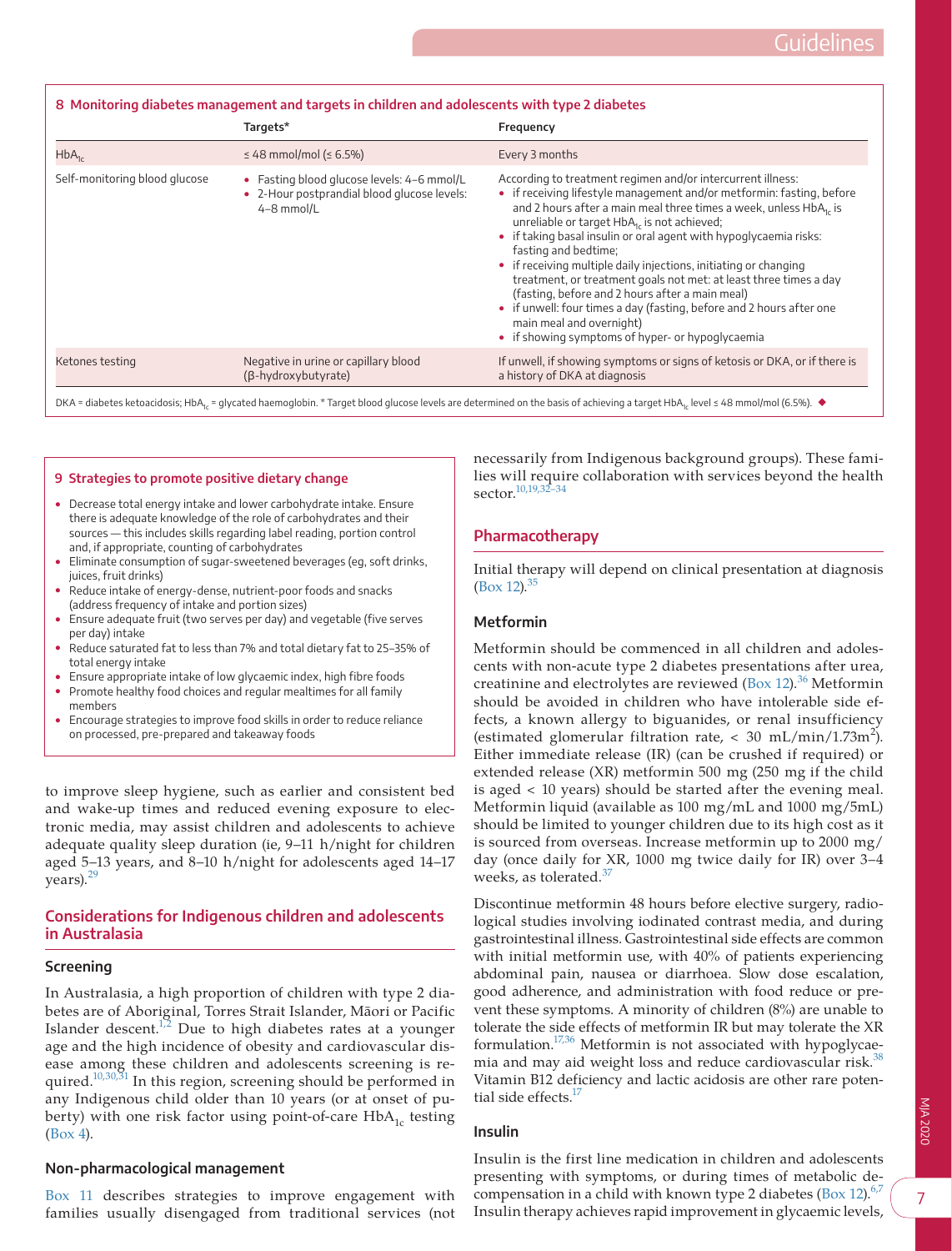#### <span id="page-7-0"></span>**10 Specific dietary interventions according to evidence**

| Evidence                                                                 | Dietary<br>interventions                                           | <b>Features</b>                                                                                                                                                                                                                                                                                                                                                                                                                                                                                                                                              | <b>GRADE</b><br>category |
|--------------------------------------------------------------------------|--------------------------------------------------------------------|--------------------------------------------------------------------------------------------------------------------------------------------------------------------------------------------------------------------------------------------------------------------------------------------------------------------------------------------------------------------------------------------------------------------------------------------------------------------------------------------------------------------------------------------------------------|--------------------------|
| Interventions supported by some evidence                                 | Healthy eating advice<br>with appropriate<br>portions and calories | • Based on the Australian Guide to Healthy Eating and the<br>New Zealand Food and Nutrition Guidelines for Healthy<br>Children and Young People <sup>22,23</sup> (aged 2–18 years) with<br>age-specific dietary recommendations<br>• Foods are categorised as low, moderate and high calorie<br>to guide intake frequency<br>• Demonstrated effective modest weight loss in<br>adolescents in the short to medium term                                                                                                                                       | B                        |
|                                                                          | Lower GI                                                           | • Higher GI foods are replaced with nutritious and lower<br>GI foods (GI < 55) to reduce glycaemic load alongside<br>appropriate total energy intake<br>• It has demonstrated significant reductions in waist<br>circumference, BMI z-score, and insulin resistance if<br>combined with appropriate total energy intake<br>• A lower-GI diet alone significantly reduces insulin<br>resistance                                                                                                                                                               | C                        |
| Interventions requiring further evidence<br>regarding long term outcomes | Very low<br>carbohydrate diet                                      | • Typically 20-50 g/day or 5-15% of total calories<br>• Improves hyperinsulinaemia in adolescents with obesity                                                                                                                                                                                                                                                                                                                                                                                                                                               | C                        |
|                                                                          | Very low energy diet                                               | • Typically < 800 kcal and < 50 g carbohydrate per day,<br>aiming to induce ketosis<br>• Recommended only for short periods (8-12 weeks)<br>• Can achieve short term rapid weight loss while<br>preserving lean body mass, decreasing BMI and<br>improving $HbA_{1c}$ levels in adolescents with obesity<br>• A modified approach, closely supervised by a qualified<br>dietitian, is required to ensure adequate provision of<br>micronutrients<br>• Prior screening for disordered eating using an age-<br>appropriate validated tool should be considered | D                        |
|                                                                          | Intermittent modified<br>fasting                                   | • Carbohydrate is moderately restricted overall to account<br>for 26-44% of total calories<br>• Effective in the adult population in terms of weight loss,<br>reduced body fat, improved insulin sensitivity and other<br>risk factors<br>• Limited evidence is available regarding the use of this<br>strategy in adolescents                                                                                                                                                                                                                               | D                        |

with low rates of symptomatic hypoglycaemia.<sup>17</sup> Depending on glycaemic management, insulin can be reduced by 30–50% weekly until ceased, leaving metformin as a monotherapy. An HbA<sub>1c</sub> level of 69 mmol/mol or greater ( $\geq$  8.5%) at diagnosis or longer duration of diabetes are more likely to lead to ongo-ing insulin requirements.<sup>[39](#page-13-2)</sup> More than 50% of adolescents with type 2 diabetes require insulin within 5 years of diagnosis.<sup>[3](#page-12-2)</sup> The RISE study has shown that short term insulin therapy in newly diagnosed adolescents with type 2 diabetes was not successful in halting the progressive deterioration of  $\beta$ -cell function.<sup>40</sup>

Long-acting insulin (commenced at 0.25–0.5 U/kg/day and increased up to 1.5 U/kg/day) may be used if glycaemic targets are not met with metformin. Prandial insulin should be introduced as a next step [\(Box 12\)](#page-9-0). Insulin pump therapy may be a viable option in the future.

Long term follow-up should occur at least quarterly to allow titration or change of medications and review of lifestyle measures and agreed glycaemic targets [\(Box 8](#page-6-0) and [Box 12\)](#page-9-0). Clinicians should not blame children and adolescents or their families for being unable to achieve agreed glycaemic targets, but should explore any barriers together in a supportive manner. Treating to a target  $HbA_{1c}$  level rather than waiting for the  $HbA_{1c}$  level to rise provides better long term glycaemic management.<sup>[6](#page-12-4)</sup>

When discharging from hospital a newly diagnosed child or adolescent with type 2 diabetes or when changing or adding a medication, the clinician should ensure that appropriate storage of medications is possible at home. Children and adolescents taking several medications benefit from the use of a dosage administration aid and the support of an adult family member. The family should be provided with written information and/ or pictorial information regarding the medication, especially if literacy is low. Their general practitioner should be notified regarding medication changes.

## **Other available oral and injectable hypoglycaemic agents**

Metformin and insulin are the only medications currently approved in Australasia for use in children and adolescents with type 2 diabetes aged less than 18 years. A wide range of medications are approved for use in adults with type 2 diabetes, including sulfonylureas, thiazolidinediones, glucagon-like peptide 1 (GLP-1) receptor agonists, dipeptidyl peptidase-4 (DPP4) inhibitors, and sodium–glucose cotransporter type 2 (SGLT2) inhibitors. Of these agents, a few have been evaluated for safety and efficacy in randomised controlled trials in children [\(Supporting Information,](#page-13-0) table 4). Sulfonylureas improve  $HbA<sub>1c</sub>$  levels, similar to metformin, but cause weight gain and hypoglycaemia [\(Supporting Information,](#page-13-0) table 4). GLP-1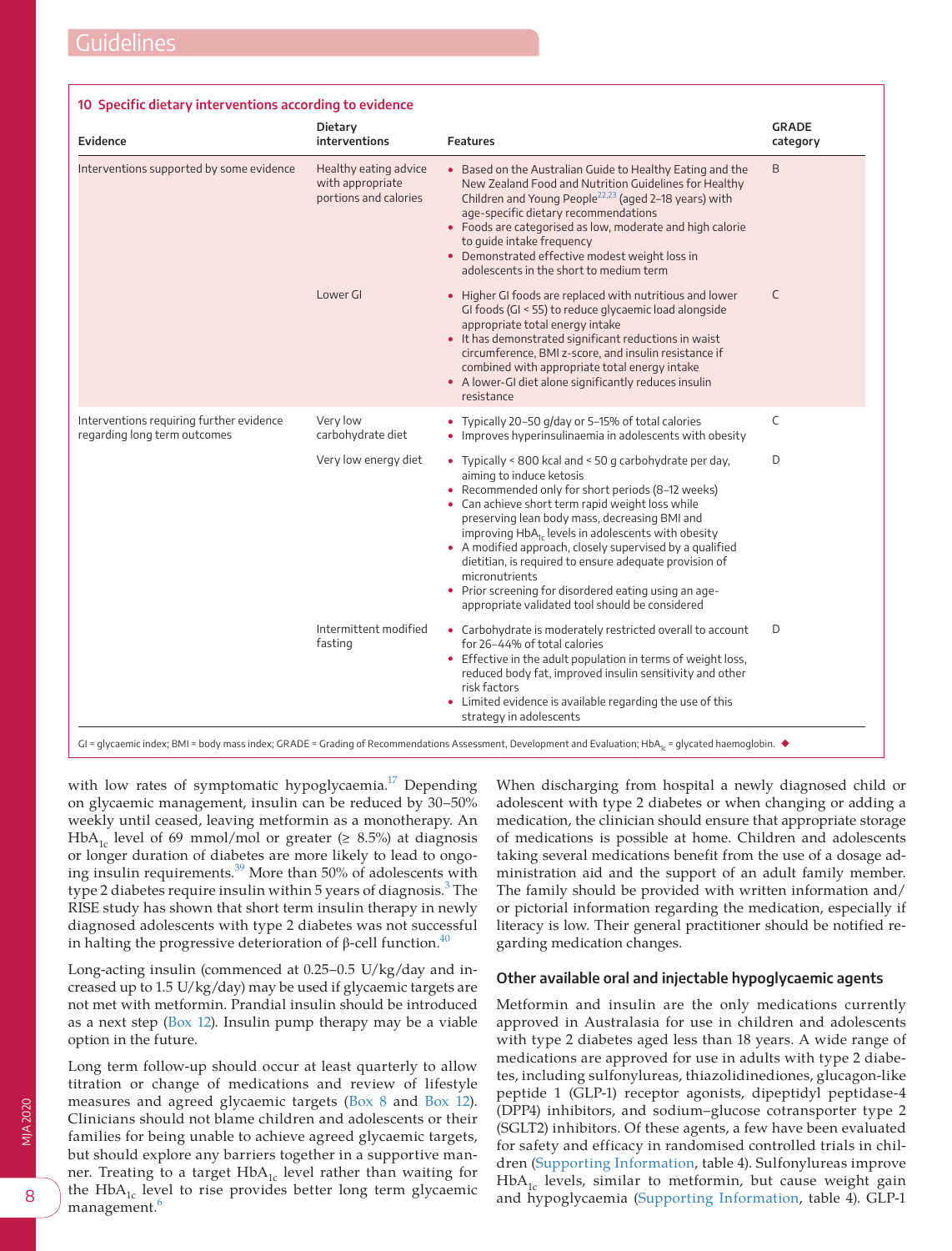## <span id="page-8-0"></span>**11 Strategies and issues to consider in the management of Indigenous children and adolescents with type 2 diabetes from Australasia (some can also be applied for non-Indigenous groups)**

| Strategy                                               | Specific issues to consider                                                                                                                                                                                                                           | Reasons                                                                                                                                                                                                                                                                                                                                         |
|--------------------------------------------------------|-------------------------------------------------------------------------------------------------------------------------------------------------------------------------------------------------------------------------------------------------------|-------------------------------------------------------------------------------------------------------------------------------------------------------------------------------------------------------------------------------------------------------------------------------------------------------------------------------------------------|
| Engagement of adolescents,<br>families and communities | Utilise Indigenous/cultural (diabetes) health workers<br>and/or practitioners who are well educated on local<br>cultural knowledge, and ideally also include Indigenous/<br>cultural community members to deliver DSME                                | Mistrust of non-Indigenous health workers relates to lack of<br>understanding of the culture and the assignment of blame                                                                                                                                                                                                                        |
|                                                        | Use a yarning approach involving a holistic family-<br>centred discussion about diabetes using pictures,<br>manikins and collaborative goal setting                                                                                                   | Overcome literacy issues and encourage family support                                                                                                                                                                                                                                                                                           |
|                                                        | Deliver DSME to all family members within the home,<br>community centre and/or non-clinical settings                                                                                                                                                  | Encourage family and community support                                                                                                                                                                                                                                                                                                          |
|                                                        | Explain causes of diabetes and how to access safe<br>spaces for physical activity and food security                                                                                                                                                   | Decrease guilt and stigma                                                                                                                                                                                                                                                                                                                       |
|                                                        | Connect adolescents with peers                                                                                                                                                                                                                        | Alleviate the stigma, embarrassment and isolation associated with<br>type 2 diabetes                                                                                                                                                                                                                                                            |
|                                                        | Identify barriers and empowering factors to self-<br>management at each visit                                                                                                                                                                         | Improve engagement                                                                                                                                                                                                                                                                                                                              |
|                                                        | Understand reasons for non-attendance to clinics and<br>keep working on engagement with increased social and<br>family support                                                                                                                        | Non-attendance may not represent lack of concern                                                                                                                                                                                                                                                                                                |
| Language considerations                                | Avoid a language of blame and shame when discussing<br>type 2 diabetes                                                                                                                                                                                | Adolescents from high risk populations, where multiple family<br>members have type 2 diabetes and associated complications,<br>may be ambivalent or apathetic, feeling that having diabetes is<br>inevitable and that little can be done                                                                                                        |
|                                                        | Keep messages positive, simple, easily understood<br>and targeted to the adolescents and their family,<br>acknowledging their priorities, fears, misconceptions,<br>preferences and beliefs                                                           | Low literacy, low health literacy and need of different types of<br>communication. Explanations are needed to overcome myths and<br>misconceptions (eg, insulin use causes kidney failure and need for<br>dialysis)                                                                                                                             |
|                                                        | Use of an interpreter if required but need to maintain<br>confidentiality and ensure all the concerns are raised<br>and addressed appropriately                                                                                                       | Overcome language barriers if English is not first language                                                                                                                                                                                                                                                                                     |
| Whole family approach                                  | Engaging the whole family                                                                                                                                                                                                                             | Increase the likelihood of the adolescent being able to modify<br>behaviour, and reduce unhelpful reactions of isolation, blame or<br>guilt. It may also benefit the health of the whole family                                                                                                                                                 |
|                                                        | Social support, particularly from other family members<br>with type 2 diabetes who may influence health<br>advocacy, beliefs and behaviour                                                                                                            | Other family members with type 2 diabetes may hinder or help the<br>adolescent                                                                                                                                                                                                                                                                  |
| Psychosocial health                                    | Screen for psychosocial health; HEEADDSS framework<br>approach exploring the many domains of young<br>people's lives                                                                                                                                  | Adolescents with type 2 diabetes are at higher risk of mental health<br>issues; these are important in their own right but also associated<br>with increased risk of renal complications                                                                                                                                                        |
|                                                        | Access to Indigenous/cultural health workers or health<br>professionals from relevant ethnic and community<br>groups                                                                                                                                  | There may be fear of disclosure due to mental health stigma                                                                                                                                                                                                                                                                                     |
| Food security                                          | Social programs and locally developed cooking and<br>nutrition programs can be useful, illustrating foods that<br>can be prepared from the local store, and at a lower<br>cost than highly processed, energy-dense and low<br>nutritional value foods | There is limited access to affordable, fresh and healthy food<br>choices in rural or remote settings. Less than 10% of housing<br>in remote Indigenous Australian communities have functioning<br>food preparation space, storage facilities and cooking equipment,<br>limiting capacity for healthy lifestyle management of type 2<br>diabetes |
| Social welfare                                         | Offer free transport to appointments and subsidise<br>medications using schemes such as Closing the Gap                                                                                                                                               | This may assist with attendance to appointments and achieve<br>treatment outcomes                                                                                                                                                                                                                                                               |

receptor agonists, DPP4 inhibitors and SGLT2 inhibitors have shown benefits in adults with type 2 diabetes, and studies suggest a similar pharmacokinetic profile in children. In adults, GLP-1 receptor agonists and SGLT2 have beneficial effects on  $HbA_{1c}$  levels, weight, and cardiovascular disease, with low hypoglycaemic risk. Evidence for safety and efficacy in children older than 9 years include two randomised controlled trials of GLP-1 receptor agonists which showed beneficial effects on glycaemia, with one study on the use of liraglutide showing a significant treatment difference in  $HbA_{1c}$  level of -1.06% after 26 weeks.<sup>41</sup> Multiple trials are currently being conducted to examine these agents in paediatric type 2 diabetes ([Supporting](#page-13-0)  [Information,](#page-13-0) table 4). The use of these medications should be under the guidance of a paediatric endocrinologist if glycaemic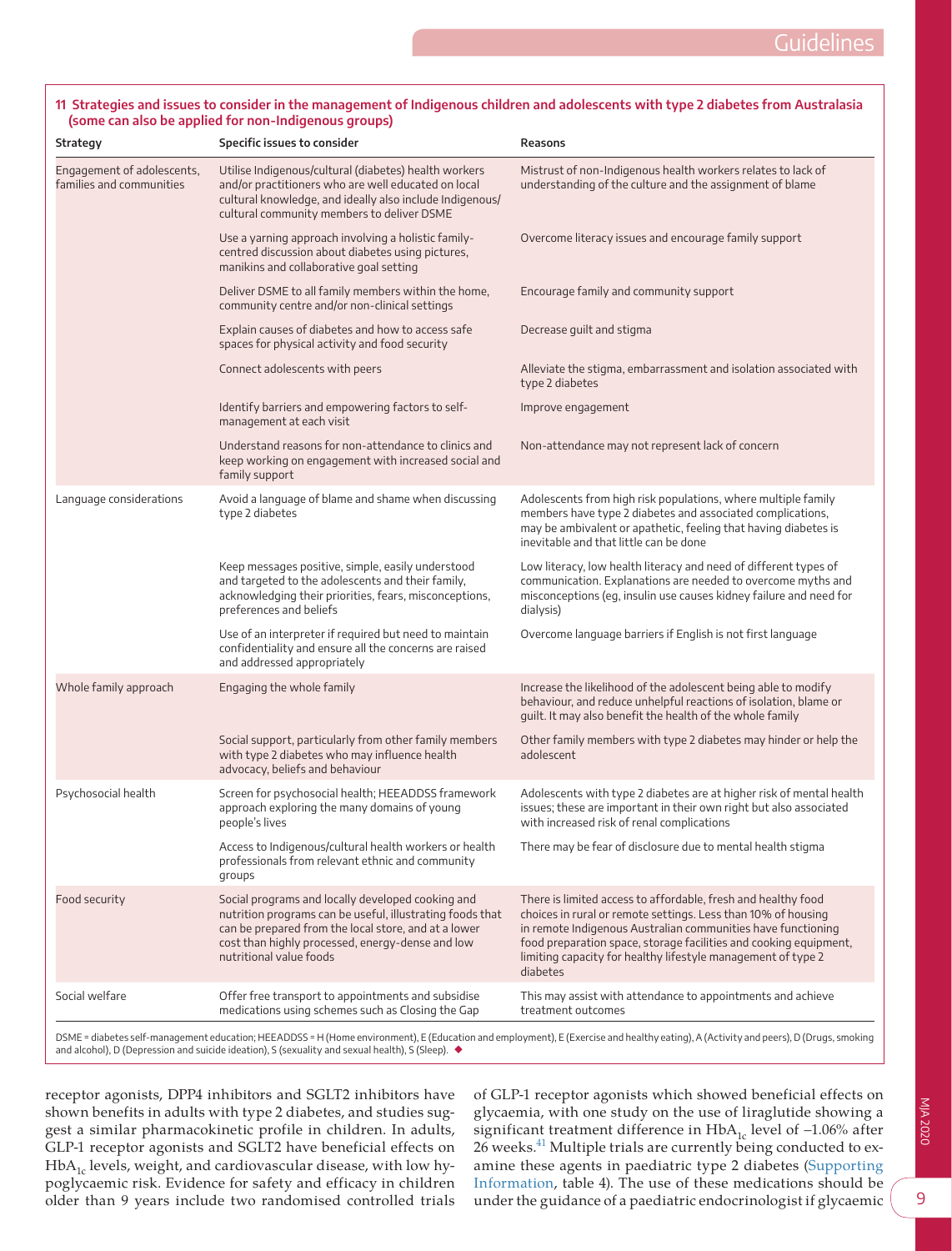<span id="page-9-0"></span>

targets are not achieved with metformin (with or without insulin) ([Box 12](#page-9-0)). Effective contraception is required when using these medications in adolescent girls.

# **Complications and comorbidities**

All adult and paediatric type 2 diabetes guidelines have emphasised the importance of evaluating complications and comorbidities at diagnosis. $6,7,9,37$  Large cohorts demonstrate high prevalence of comorbidities at type 2 diabetes diagnosis.  $8,42$ Nevertheless, screening and management of comorbidities is suboptimal in children and adolescents with type 2 diabetes. $43$ 

Diabetes-related complications include retinopathy, nephropathy, neuropathy and cardiovascular disease. The evaluation and management of cardiovascular complications rely on careful assessment and aggressive treatment of cardiovascular risk factors (eg, increased weight, dyslipidaemia, hypertension, diet, activity and glycaemia) as there is not a single early cardiovascular disease marker that is an accurate predictor of cardiovascular events in adulthood ([Box 13](#page-10-0)).

The most important comorbidity and contributor to type 2 diabetes is obesity. Most children with type 2 diabetes have obesity and a small number are overweight, except in Asian children and adolescents, for whom cut-offs for obesity and overweight are lower.<sup>44</sup> Increased weight is associated with higher glycaemia and other comorbidities [\(Box 13](#page-10-0)). $8,45$  For postpubertal adolescents with type 2 diabetes with severe obesity, bariatric surgery may be an option for weight management and improvement of diabetes control achieving target  $\text{HbA}_{1c}$ .<sup>[46](#page-13-7)</sup> Special considerations for bariatric surgery include consent issues, family support, lack of multidisciplinary teams with expertise in paediatric bariatric surgery attached to transition services, and availability in the public sector in Australasia. In addition, there is a lack of adequate long term data (> 10 years) in relation to re-operations, complications and nutritional deficiencies.

Psychosocial comorbidities, including depressive symptoms, disordered eating and high risk-taking behaviour, are common.[42](#page-13-8) Early identification of these problems and prompt referral to psychology, social work and/or counselling are important,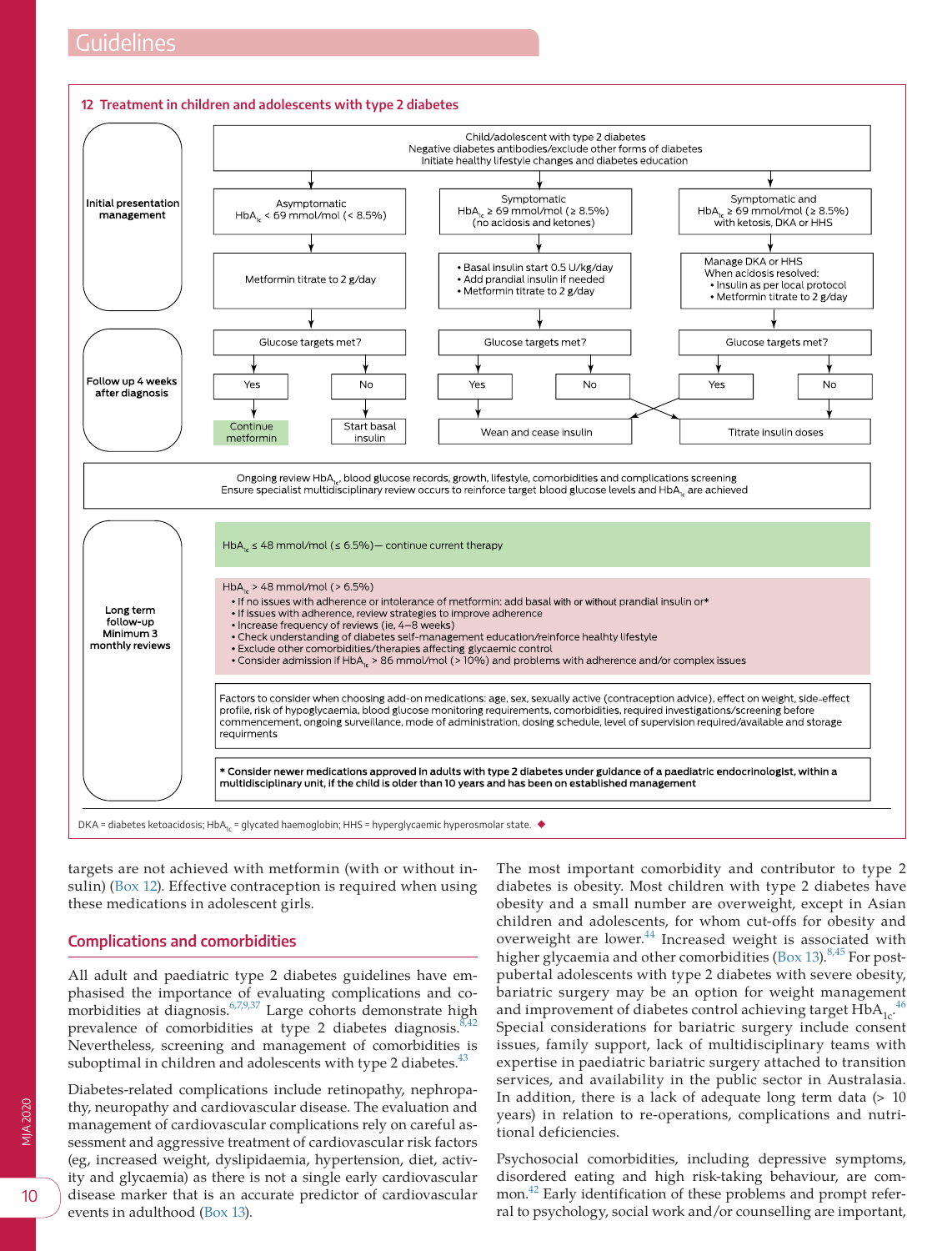j

<span id="page-10-0"></span>

| Complication/<br>comorbidity                                             | Evaluation at diagnosis and yearly<br>unless abnormal or specified*                                                                                                                                                                                                                                                                                                                    | <b>Treatment</b>                                                                                                                                                                                                                                                                  | <b>Treatment goals</b>                                                                                                                                                           | <b>Other considerations</b>                                                                                                                                                                                                                                                                                                                                                     |
|--------------------------------------------------------------------------|----------------------------------------------------------------------------------------------------------------------------------------------------------------------------------------------------------------------------------------------------------------------------------------------------------------------------------------------------------------------------------------|-----------------------------------------------------------------------------------------------------------------------------------------------------------------------------------------------------------------------------------------------------------------------------------|----------------------------------------------------------------------------------------------------------------------------------------------------------------------------------|---------------------------------------------------------------------------------------------------------------------------------------------------------------------------------------------------------------------------------------------------------------------------------------------------------------------------------------------------------------------------------|
| Retinopathy                                                              | • Dilated pupil exam or retinal<br>photograph with a non-mydriatic<br>camera by an optometrist or<br>ophthalmologist<br>• Early stages are asymptomatic                                                                                                                                                                                                                                | • According to<br>retinal findings by<br>ophthalmologist                                                                                                                                                                                                                          | • Reduce/stop progression<br>of proliferative<br>retinopathy<br>• Preservation of vision                                                                                         | • Optimise diabetes and<br>weight management<br>and treatment of<br>dyslipidaemia/<br>hypertension, if<br>present                                                                                                                                                                                                                                                               |
| Nephropathy<br>microalbuminuria                                          | • Proper collection of three early<br>morning urine samples for albumin<br>to creatinine ratio (random samples<br>if unable to do it in the morning)<br>• Review if any interference with<br>urine sample (contamination,<br>menstruation, prior exercise,<br>orthostatic proteinuria, or<br>infections)<br>Renal function assessed by eGFR<br>٠<br>Early stages are asymptomatic<br>٠ | • ACE inhibitors after<br>confirming two urine<br>samples > 30 mg/g<br>(microalbuminuria)<br>• Refer to renal<br>specialist if significant<br>albuminuria (> 300 mg/g;<br>macroalbuminuria) or<br>hypertension to evaluate<br>different aetiologies                               | • Maintain normal renal<br>function, urine albumin<br>to creatinine ratio, and<br>blood pressure                                                                                 | • Optimise diabetes and<br>weight management<br>and treatment of<br>dyslipidaemia/<br>hypertension, if<br>present<br>• Consider other causes<br>of nephropathy                                                                                                                                                                                                                  |
| Peripheral neuropathy                                                    | • Foot examination, ankle reflexes,<br>vibration sensation testing using<br>128 Hz tuning fork, pin prick<br>sensation, and 10 g monofilament<br>pressure (distal plantar aspect of<br>great toes and metatarsal joints)                                                                                                                                                               | • Foot care education<br>• Refer to neurologist for<br>further evaluation if<br>abnormal neurological<br>signs                                                                                                                                                                    | . Individualised according<br>to symptoms and signs                                                                                                                              | • Optimise diabetes and<br>weight management<br>and treatment of<br>dyslipidaemia/<br>hypertension, if<br>present                                                                                                                                                                                                                                                               |
| Overweight and<br>obesity                                                | • Family history of obesity and other<br>modifiable risk factors including<br>environment<br>• Plot BMI according to age and<br>gender (overweight, BMI 85th-<br>95th percentile; obesity, BMI > 95th<br>percentile)*<br>• Identify other comorbidities related<br>to obesity*                                                                                                         | • Healthy lifestyle and family<br>involvement<br>• Reinforce adherence to<br>metformin<br>• If taking insulin, optimise<br>management to avoid<br>further weight gain<br>• Treat other obesity<br>comorbidities                                                                   | • Small changes in BMI can<br>improve comorbidities<br>and are easier to achieve<br>• BMI closer to healthy<br>range is ideal, as weight<br>has impact on other<br>comorbidities | • Possible use of newer<br>treatments for type 2<br>diabetes that improve<br>weight<br>• Bariatric surgery in<br>selected cases with<br>special considerations                                                                                                                                                                                                                  |
| Psychosocial:<br>depression, high risk<br>behaviour, eating<br>disorders | • Quick screening tools for<br>depression and/or referral for<br>formal evaluation, if suspected,<br>using PHQ-2 or HEEADDSS<br>assessment for adolescents<br>• Evaluation in every visit according<br>to general impression on review*                                                                                                                                                | • Early referral to mental<br>health professionals<br>• School counselling<br>• Discuss involvement with<br>peer support groups                                                                                                                                                   | • Should be individualised<br>but aiming to improve<br>general emotional<br>wellbeing and social<br>functioning (school/<br>family)                                              | • Presence of<br>psychosocial disorders<br>affects medication<br>taking and increases<br>overall morbidity                                                                                                                                                                                                                                                                      |
| Reproductive health<br>Menstrual cycle<br>irregularities (PCOS)          | Menstrual cycle regularity*<br>Presence of hyperandrogenism<br>(hirsutism using the Ferriman-<br>Gallwey scale and/or moderate to<br>severe acne, and/or androgenic<br>alopecia)<br>Testosterone levels, Free Androgen<br>Index, and sex hormone binding<br>globulin if menstrual irregularities<br>are present                                                                        | • Treat according to<br>symptoms and recent<br>international evidence-<br>based quidelines for PCOS<br>• Combined oral<br>contraceptive if irregular<br>menstrual cycles and/or<br>hirsutism<br>• Cosmetic therapies for<br>treating hirsutism                                    | • Individualised according<br>to main complaining<br>symptoms                                                                                                                    | • Discuss/educate<br>about contraception,<br>especially if sexually<br>active and HbA <sub>1c</sub><br>level is above target<br>due to the high risks<br>of hyperglycaemia<br>in unplanned<br>pregnancies<br>• Contraception is<br>also required if<br>taking teratogenic<br>medications (ACE<br>inhibitors, statins,<br>newer oral/injectable<br>agents<br>• Weight management |
| Liver disease                                                            | • Assess liver enzymes (aspartate<br>aminotransferase and alanine<br>aminotransferase)                                                                                                                                                                                                                                                                                                 | • Refer to gastroenterologist<br>if liver enzymes persist over<br>three times the upper limit of<br>the reference interval after<br>6 months despite weight<br>loss and improved glycaemic<br>control with treatment, or if<br>there is further deterioration<br>in liver enzymes | • Individualised according<br>to liver enzymes results                                                                                                                           | • Optimise diabetes and<br>weight management                                                                                                                                                                                                                                                                                                                                    |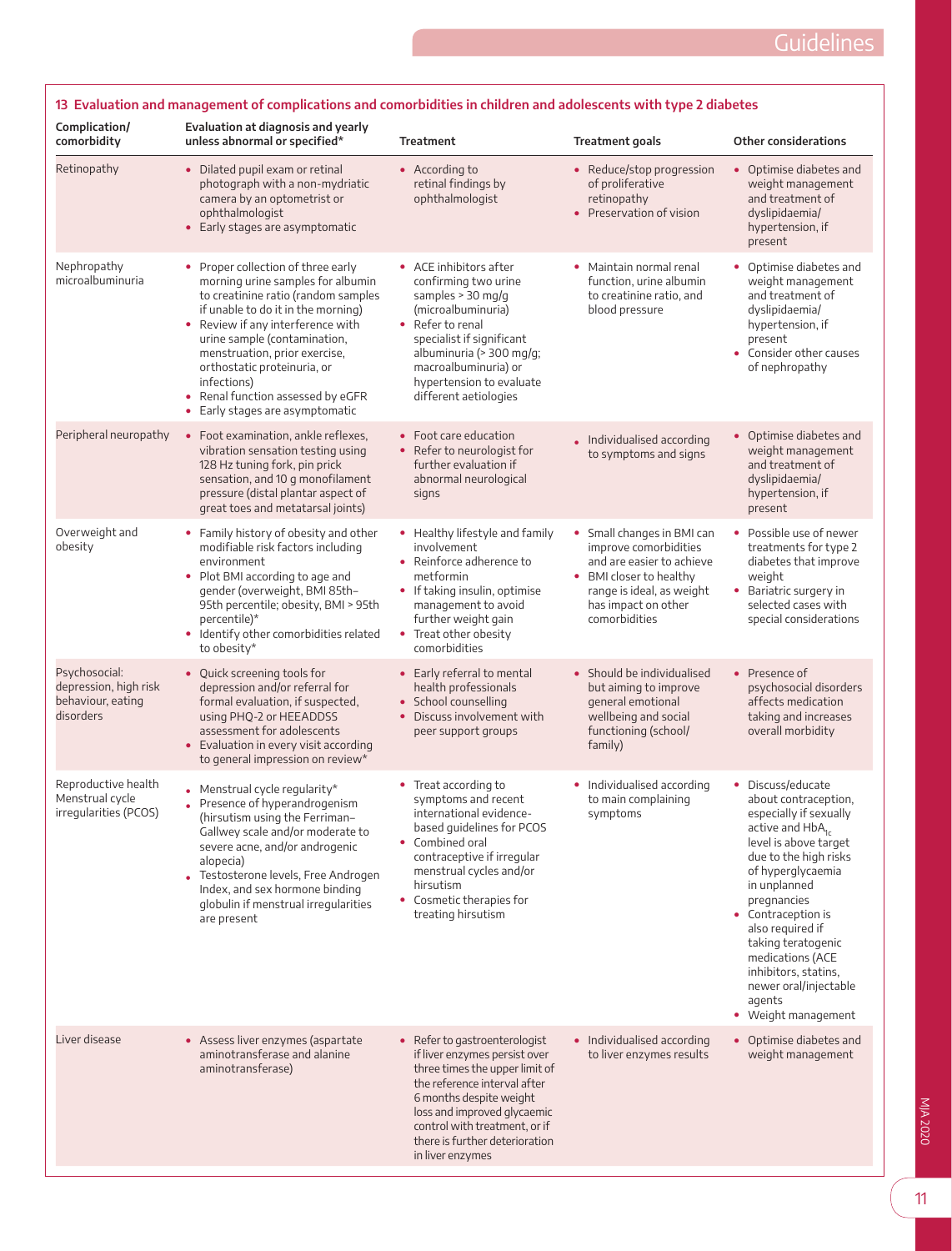#### **13 Continued**

| Complication/<br>comorbidity                                                          | Evaluation at diagnosis and yearly<br>unless abnormal or specified*                                                                                                                                                                                                                     | <b>Treatment</b>                                                                                                                                                                                                                                                                                     | <b>Treatment goals</b>                                                                                          | Other considerations                                                                                                                                                                                                                |
|---------------------------------------------------------------------------------------|-----------------------------------------------------------------------------------------------------------------------------------------------------------------------------------------------------------------------------------------------------------------------------------------|------------------------------------------------------------------------------------------------------------------------------------------------------------------------------------------------------------------------------------------------------------------------------------------------------|-----------------------------------------------------------------------------------------------------------------|-------------------------------------------------------------------------------------------------------------------------------------------------------------------------------------------------------------------------------------|
| Obstructive sleep<br>apnoea                                                           | • Evaluate symptoms of obstructive<br>sleep apnoea (snoring, morning<br>sleepiness and stop breathing<br>episodes)*                                                                                                                                                                     | • Refer to a pulmonary<br>physician for oximetry and/<br>or sleep study                                                                                                                                                                                                                              | • Individualised according<br>to sleep study results                                                            | • Weight management<br>• Sleep apnoea is<br>associated with<br>dyslipidaemia,<br>hypertension and<br>insulin resistance                                                                                                             |
| Hypertension                                                                          | • BP using appropriate cuff*<br>• Plot BP in percentiles charts for<br>age, gender and height*<br>pre-hypertension: BP, > 90th to<br>< 95th or 120/80-129/80 mmHq<br>• hypertension: BP $\geq$ 95th or<br>130/80 mmHq<br>• Ambulatory 24-hour BP monitors<br>can be useful if available | • Healthy lifestyle and<br>family involvement if<br>$BP > 90$ to < 95th or<br>120/80-129/80 mmHg<br>• ACE inhibitors if $BP \geq 95th$<br>or 130/80 mmHg after<br>6 months of improved<br>lifestyle, and start at lower<br>dose ARB as alternative if<br>not tolerating ACE                          | • BP < 90th percentile for<br>age and gender                                                                    | • Weight management<br>$\bullet$ Renal referral if<br>other pathology is<br>suspected and/or<br>treatment goals are<br>hard to achieve<br>• Review other<br>risk factors for<br>cardiovascular<br>disease and manage<br>accordingly |
| Dyslipidaemia: high<br>LDL cholesterol, low<br>HDL cholesterol, high<br>triglycerides | • Family history of dyslipidaemia<br>• Lipid profile (LDL, > 3.36 mmol/L;<br>$HDL, < 0.9$ mmol/L; and<br>triglycerides, > 1.7 mmol/L) ideally<br>fasting and when lower HbA <sub>1</sub> , level<br>is achieved                                                                         | • Healthy lifestyle and family<br>involvement<br>• Reduce total dietary fat<br>< 35% and saturated fat<br>< 7% of total energy intake<br>No trans fat intake<br>Statins if high LDL<br>cholesterol in spite of<br>improved lifestyle for 6<br>months<br>• Fish oil/fibrates if high<br>triglycerides | • LDL cholesterol<br>$< 2.6$ mmol/L<br>• HDL cholesterol<br>$> 0.9$ mmol/L<br>• Triglycerides<br>$<$ 1.7 mmol/L | • Weight management<br>• Review other<br>risk factors for<br>cardiovascular<br>disease and manage<br>accordingly                                                                                                                    |

lipoprotein; HEEADDSS = H (Home environment), E (Education and employment), E (Exercise and healthy eating), A (Activity and peers), D (Drugs, smoking and alcohol), D (Depression and<br>suicide ideation), S (sexuality and sex \* Evaluation at every visit after diagnosis. ◆

as it affects the adolescent's willingness and ability to take medications as recommended and increases hospital admissions.<sup>47</sup> Depression can be evaluated initially by a simple questionnaire — the two-item version of the Patient Health Questionnaire (PHQ-2) — with only two questions ("little interest or pleasure in doing things" and "feeling down, depressed or hopeless"), which are scored from zero (symptom not present) to three (symptom present nearly every day)  $(Box 13)<sup>48</sup>$  $(Box 13)<sup>48</sup>$  Appropriate counselling is required on prevention of risk-taking behaviour (eg, smoking and drugs and alcohol use) and safe sex education (including contraception, sexually transmitted infections, and teenage pregnancy risks).<sup>9,49</sup> Diabetes-specific distress, although less studied in adolescents with type 2 diabetes, is more prevalent in young adults with diabetes and in adolescents with type 1 diabetes than in older adults with diabetes. It is associated with depression and suboptimal glycaemia. Patients with diabetes distress require a supportive diabetes care team who appreciate the extra burden that diabetes presents in addition to other comorbidities.

# **Transition to adult services**

During transition, there may be low attendance at health appointments and/or inadequate health care use, which is associated with suboptimal medication taking, worsening of glycaemic management, and increased risk of acute and chronic complications. $5,50$  The reason for this is multifactorial, including geographical changes (for education or employment), changes in

timetables, financial barriers, long-standing bonds to paediatric providers, disengagement with adult providers, prioritising the competing demands of adolescence, and inherent feelings of invincibility to long term consequences. Higher rates of lower educational level may influence medication taking and delay the development of independence and self-care responsibility.<sup>[8](#page-12-18)</sup> There is also often significant stigma arising from myths and misconceptions of the condition. These all lead to poor engagement with any health service, making adolescents very vulnerable to the transition process.

Given paediatric type 2 diabetes is an aggressive disease, it is recommended that all adolescents, in particular those with comorbidities or taking insulin, transition to adult endocrinolo-gists working within a multidisciplinary team.<sup>[50](#page-13-11)</sup> This will allow transition from insulin therapy to newer oral or injectable medications. However, the lack of accessibility to clinicians in some areas may be a potential barrier to this approach.

# **Conclusion**

These first Australasian guidelines for children and adolescents with type 2 diabetes provide guidance to health care providers in relation to screening, diagnosis, diabetes education, monitoring including targets, healthy lifestyle, pharmacotherapy, assessment and management of complications and comorbidities, and transition. The guidelines emphasise the challenges and specifics of caring for these children in Australasia. This include**s** recommendations regarding screening and management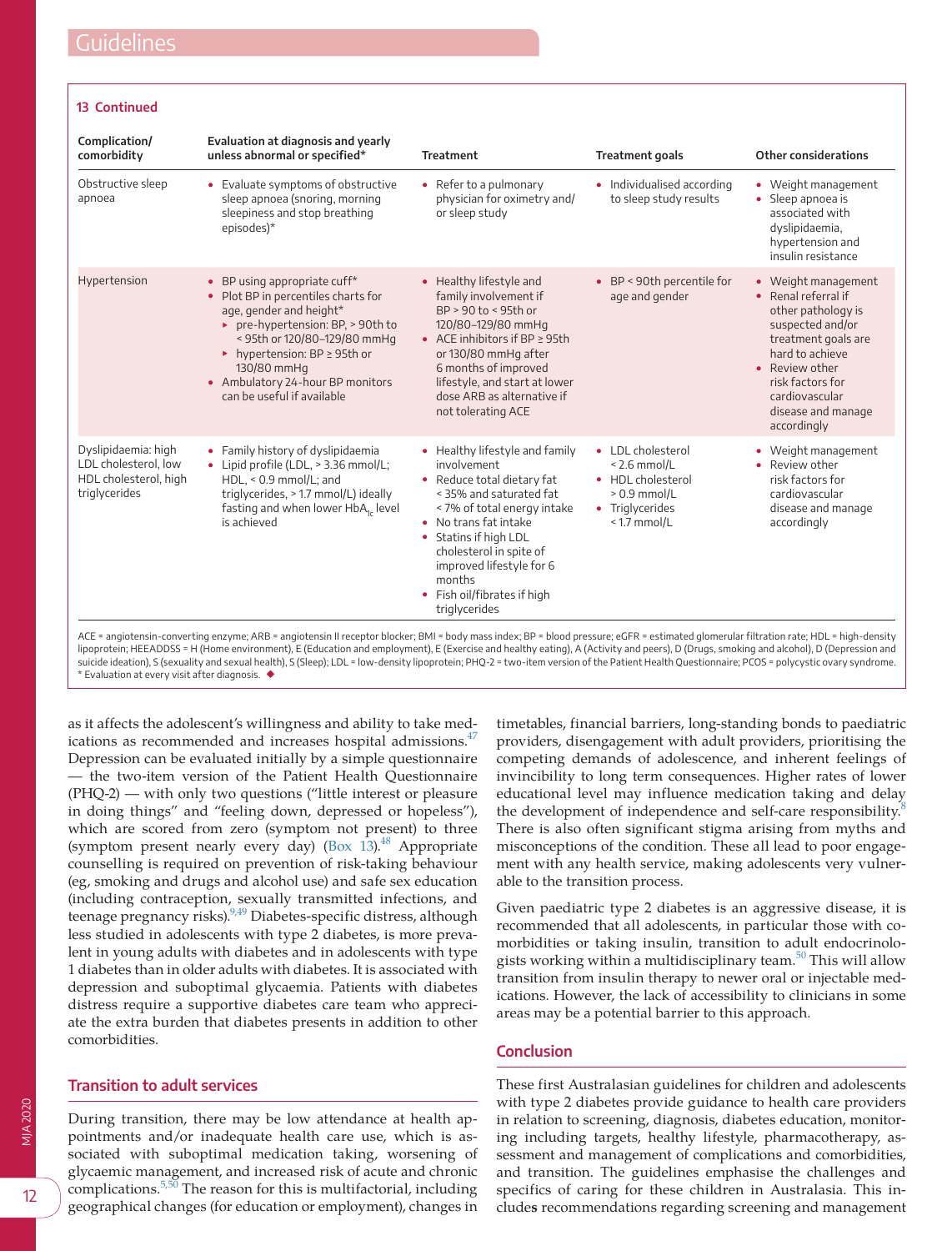of children and adolescents from Indigenous backgrounds in Australia and New Zealand, tighter diabetes targets, consideration of using newer medications approved for adults with type 2 diabetes under the guidance of a paediatric endocrinologist if glycaemic targets are not met, and the need to transition adolescents with type 2 diabetes to a multidisciplinary diabetes care team that includes an adult endocrinologist for their ongoing care. The grading of the recommendations provided according to current available evidence highlights the need of high quality research into childhood type 2 diabetes.

**Acknowledgements:** We thank the Australasian Paediatric Endocrine Group (APEG) for facilitating the creation of the guideline-developing group, teleconference and meetings required for producing this manuscript. We also thank APEG, the New Zealand Society for the Study of Diabetes, and the Australian Diabetes Educators Association for reviewing and providing comments to the manuscript before endorsement.

**Competing interests:** No relevant disclosures.

**Provenance:** Not commissioned; externally peer reviewed. ■

© 2020 AMPCo Pty Ltd

- <span id="page-12-0"></span> **1** Haynes A, Kalic R, Cooper M, et al. Increasing incidence of type 2 diabetes in Indigenous and non-Indigenous children in Western Australia, 1990–2012. Med J Aust 2016; 204: 303. [https://](https://www.mja.com.au/journal/2016/204/8/increasing-incidence-type-2-diabetes-indigenous-and-non-indigenous-children) [www.mja.com.au/journal/2016/204/8/incre](https://www.mja.com.au/journal/2016/204/8/increasing-incidence-type-2-diabetes-indigenous-and-non-indigenous-children) [asing-incidence-type-2-diabetes-indigenous](https://www.mja.com.au/journal/2016/204/8/increasing-incidence-type-2-diabetes-indigenous-and-non-indigenous-children)[and-non-indigenous-children](https://www.mja.com.au/journal/2016/204/8/increasing-incidence-type-2-diabetes-indigenous-and-non-indigenous-children)
- <span id="page-12-1"></span> **2** Sjardin N, Reed P, Albert B, et al. Increasing incidence of type 2 diabetes in New Zealand children < 15 years of age in a regional-based diabetes service, Auckland, New Zealand. J Paediatr Child Health 2018; 54: 1005–1010.
- <span id="page-12-2"></span> **3** Group TS, Zeitler P, Hirst K, et al. A clinical trial to maintain glycemic control in youth with type 2 diabetes. N Engl J Med 2012; 366: 2247–2256.
- <span id="page-12-3"></span> **4** Dabelea D, Stafford JM, Mayer-Davis EJ, et al. Association of type 1 diabetes vs type 2 diabetes diagnosed during childhood and adolescence with complications during teenage years and young adulthood. JAMA 2017; 317: 825–835.
- <span id="page-12-6"></span> **5** Al-Saeed AH, Constantino MI, Molyneaux L, et al. An inverse relationship between age of type 2 diabetes onset and complication risk and mortality: the impact of youth-onset type 2 diabetes. Diabetes Care 2016; 39: 823–829.
- <span id="page-12-4"></span> **6** Zeitler P, Arslanian S, Fu J, et al. ISPAD clinical practice consensus guidelines 2018: type 2 diabetes mellitus in youth. Pediatr Diabetes 2018; 19(Suppl): 28–46.
- <span id="page-12-5"></span> **7** Arslanian S, Bacha F, Grey M, et al. Evaluation and management of youth-onset type 2 diabetes: a position statement by the American Diabetes Association. Diabetes Care 2018; 41: 2648–2668.
- <span id="page-12-18"></span> **8** Copeland KC, Zeitler P, Geffner M, et al. Characteristics of adolescents and youth with recent-onset type 2 diabetes: the TODAY cohort at baseline. J Clin Endocrinol Metab 2011; 96: 159–167.
- <span id="page-12-25"></span> **9** Beckles ZL, Edge JA, Mugglestone MA, et al. Diagnosis and management of diabetes in children and young people: summary of updated NICE guidance. BMJ 2016; 352: i139.
- <span id="page-12-20"></span>**10** Azzopardi P, Brown AD, Zimmet P, et al. Type 2 diabetes in young Indigenous Australians in rural and remote areas: diagnosis, screening, management and prevention. Med J Aust 2012; 197: 32–36. [https://www.mja.com.au/journ](https://www.mja.com.au/journal/2012/197/1/type-2-diabetes-young-indigenous-australians-rural-and-remote-areas-diagnosis) [al/2012/197/1/type-2-diabetes-young-indig](https://www.mja.com.au/journal/2012/197/1/type-2-diabetes-young-indigenous-australians-rural-and-remote-areas-diagnosis) [enous-australians-rural-and-remote-areas](https://www.mja.com.au/journal/2012/197/1/type-2-diabetes-young-indigenous-australians-rural-and-remote-areas-diagnosis)[diagnosis](https://www.mja.com.au/journal/2012/197/1/type-2-diabetes-young-indigenous-australians-rural-and-remote-areas-diagnosis)
- <span id="page-12-12"></span>**11** Klingensmith GJ, Connor CG, Ruedy KJ, et al. Presentation of youth with type 2 diabetes in the Pediatric Diabetes Consortium. Pediatr Diabetes 2016; 17: 266–273.
- <span id="page-12-17"></span>**12** Mayer-Davis EJ, Kahkoska AR, Jefferies C, et al. ISPAD clinical practice consensus guidelines 2018: definition, epidemiology, and classification of diabetes in children and adolescents. Pediatr Diabetes 2018; 19(Suppl): 7–19.
- <span id="page-12-16"></span>**13** Kleinberger JW, Copeland KC, Gandica RG, et al. Monogenic diabetes in overweight and obese youth diagnosed with type 2 diabetes: the TODAY clinical trial. Genet Med 2018; 20: 583–590.
- **14** Klingensmith GJ, Pyle L, Arslanian S, et al. The presence of GAD and IA-2 antibodies in youth with a type 2 diabetes phenotype: results from the TODAY study. Diabetes Care 2010; 33: 1970–1975.
- **15** Constantino MI, Molyneaux L, Limacher-Gisler F, et al. Long-term complications and mortality in young-onset diabetes: type 2 diabetes is more hazardous and lethal than type 1 diabetes. Diabetes Care 2013; 36: 3863–3869.
- **16** Zeitler P, Hirst K, Copeland KC, et al. HbA<sub>1c</sub> after a short period of monotherapy with metformin identifies durable glycemic control among adolescents with type 2 diabetes. Diabetes Care 2015; 38: 2285–2292.
- <span id="page-12-7"></span>**17** Group TS. Safety and tolerability of the treatment of youth-onset type 2 diabetes: the TODAY experience. Diabetes Care 2013; 36: 1765–1771.
- <span id="page-12-8"></span>**18** Pulgarón ER, Hernandez J, Dehaan H, et al. Clinic attendance and health outcomes of youth with type 2 diabetes mellitus. Int J Adolesc Med Health 2015; 27: 271–274.
- <span id="page-12-9"></span>**19** Davy C, Cass A, Brady J, et al. Facilitating engagement through strong relationships between primary healthcare and Aboriginal and Torres Strait Islander peoples. Aust N Z J Public Health 2016; 40: 535–541.
- <span id="page-12-10"></span>**20** Steinbeck KS, Lister NB, Gow ML, Baur LA. Treatment of adolescent obesity. Nat Rev Endocrinol 2018; 14: 331–344.
- <span id="page-12-11"></span>**21** Smart CE, Annan F, Higgins LA, et al. ISPAD clinical practice consensus guidelines 2018: Nutritional management in children and adolescents with diabetes. Pediatr Diabetes 2018; 19: 136–154.
- <span id="page-12-24"></span>**22** National Health and Medical Research Council. Australian dietary guidelines. Canberra: National Health and Medical Research Council, 2013. [https://](https://www.nhmrc.gov.au/about-us/publications/australian-dietary-guidelines) [www.nhmrc.gov.au/about-us/publications/austr](https://www.nhmrc.gov.au/about-us/publications/australian-dietary-guidelines) [alian-dietary-guidelines](https://www.nhmrc.gov.au/about-us/publications/australian-dietary-guidelines) (viewed Jan 2019).
- **23** Ministry of Health. 2012 Food and nutrition guidelines for healthy children and young people (aged 2–18 years): a background paper revised February 2015. Wellington: Ministry of Health. [https://www.health.govt.nz/publicatio](https://www.health.govt.nz/publication/food-and-nutrition-guidelines-healthy-children-and-young-people-aged-2-18-years-background-paper) [n/food-and-nutrition-guidelines-healthy-child](https://www.health.govt.nz/publication/food-and-nutrition-guidelines-healthy-children-and-young-people-aged-2-18-years-background-paper) [ren-and-young-people-aged-2-18-years-backg](https://www.health.govt.nz/publication/food-and-nutrition-guidelines-healthy-children-and-young-people-aged-2-18-years-background-paper) [round-paper](https://www.health.govt.nz/publication/food-and-nutrition-guidelines-healthy-children-and-young-people-aged-2-18-years-background-paper) (viewed Jan 2019).
- **24** Gow ML, Baur LA, Johnson NA, et al. Reversal of type 2 diabetes in youth who adhere to a verylow-energy diet: a pilot study. Diabetologia 2017; 60: 406–415.
- **25** Gow ML, Garnett SP, Baur LA, Lister NB. The effectiveness of different diet strategies to reduce type 2 diabetes risk in youth. Nutrients 2016; 8: 486.
- <span id="page-12-13"></span>**26** Minister of Health. Sit less, move more, sleep well: physical activity guidelines for children and young people. New Zealand Government. 2017. [https://www.health.govt.nz/our-work/preve](https://www.health.govt.nz/our-work/preventative-health-wellness/physical-activity#kids) [ntative-health-wellness/physical-activity#kids](https://www.health.govt.nz/our-work/preventative-health-wellness/physical-activity#kids) (viewed Jan 2019).
- <span id="page-12-15"></span>**27** Department of Health. Australian 24-hour movement guidelines for children and young people (5–17 years): an integration of physical activity, sedentary behaviour and sleep research report. Canberra: Commonwealth of Australia, 2018. [https://www1.health.gov.au/](https://www1.health.gov.au/internet/main/publishing.nsf/Content/ti-5-17years) [internet/main/publishing.nsf/Content/ti-5-](https://www1.health.gov.au/internet/main/publishing.nsf/Content/ti-5-17years) [17years](https://www1.health.gov.au/internet/main/publishing.nsf/Content/ti-5-17years) (viewed Jan 2019).
- <span id="page-12-14"></span>**28** Costigan SA, Eather N, Plotnikoff RC, et al. Highintensity interval training for improving healthrelated fitness in adolescents: a systematic review and meta-analysis. Br J Sports Med 2015; 49: 1253–1261.
- <span id="page-12-19"></span>**29** Gohil A, Hannon TS. Poor sleep and obesity: concurrent epidemics in adolescent youth. Front Endocrinol 2018; 9: 364.
- **30** Australian Institute of Health and Welfare. Diabetes [Cat. No. CVD 82]. Canberra: AIHW, 2019. [https://www.aihw.gov.au/reports/diabe](https://www.aihw.gov.au/reports/diabetes/diabetes/contents/what-is-diabetes) [tes/diabetes/contents/what-is-diabetes](https://www.aihw.gov.au/reports/diabetes/diabetes/contents/what-is-diabetes) (viewed Jan 2019).
- **31** Titmuss A, Davis EA, Brown A, Maple-Brown LJ. Emerging diabetes and metabolic conditions among Aboriginal and Torres Strait Islander young people. Med J Aust 2019; 210: 111–113. [https://www.mja.com.au/journal/2019/210/3/](https://www.mja.com.au/journal/2019/210/3/emerging-diabetes-and-metabolic-conditions-among-aboriginal-and-torres-strait) [emerging-diabetes-and-metabolic-conditions](https://www.mja.com.au/journal/2019/210/3/emerging-diabetes-and-metabolic-conditions-among-aboriginal-and-torres-strait)[among-aboriginal-and-torres-strait](https://www.mja.com.au/journal/2019/210/3/emerging-diabetes-and-metabolic-conditions-among-aboriginal-and-torres-strait)
- **32** Bailie J, Schierhout GH, Kelaher MA, et al. Follow-up of Indigenous-specific health assessments — a socioecological analysis. Med J Aust 2014; 200: 653–657. [https://www.](https://www.mja.com.au/journal/2014/200/11/follow-indigenous-specific-health-assessments-socioecological-analysis) [mja.com.au/journal/2014/200/11/follow-indig](https://www.mja.com.au/journal/2014/200/11/follow-indigenous-specific-health-assessments-socioecological-analysis) [enous-specific-health-assessments-socioecolo](https://www.mja.com.au/journal/2014/200/11/follow-indigenous-specific-health-assessments-socioecological-analysis) [gical-analysis](https://www.mja.com.au/journal/2014/200/11/follow-indigenous-specific-health-assessments-socioecological-analysis)
- **33** Dickinson JK, Guzman SJ, Maryniuk MD, et al. The use of language in diabetes care and education. Diabetes Care 2017; 40: 1790–1799.
- **34** Smith GL, McGuinness TM. Adolescent psychosocial assessment: the HEEADSSS. J Psychosoc Nurs Ment Health Serv 2017; 55: 24–27.
- <span id="page-12-21"></span>**35** Wolfsdorf JI, Glaser N, Agus M, et al. ISPAD clinical practice consensus guidelines 2018: diabetic ketoacidosis and the hyperglycemic hyperosmolar state. Pediatr Diabetes 2018; 19: 155–177.
- <span id="page-12-22"></span>**36** Laffel L, Chang N, Grey M, et al. Metformin monotherapy in youth with recent onset type 2 diabetes: experience from the prerandomization run-in phase of the TODAY study. Pediatr Diabetes 2012; 13: 369–375.
- <span id="page-12-23"></span>**37** Canadian Diabetes Association Clinical Practice Guidelines Expert Committee; Panagiotopoulos C, Riddell MC, Sellers EA. Type 2 diabetes in